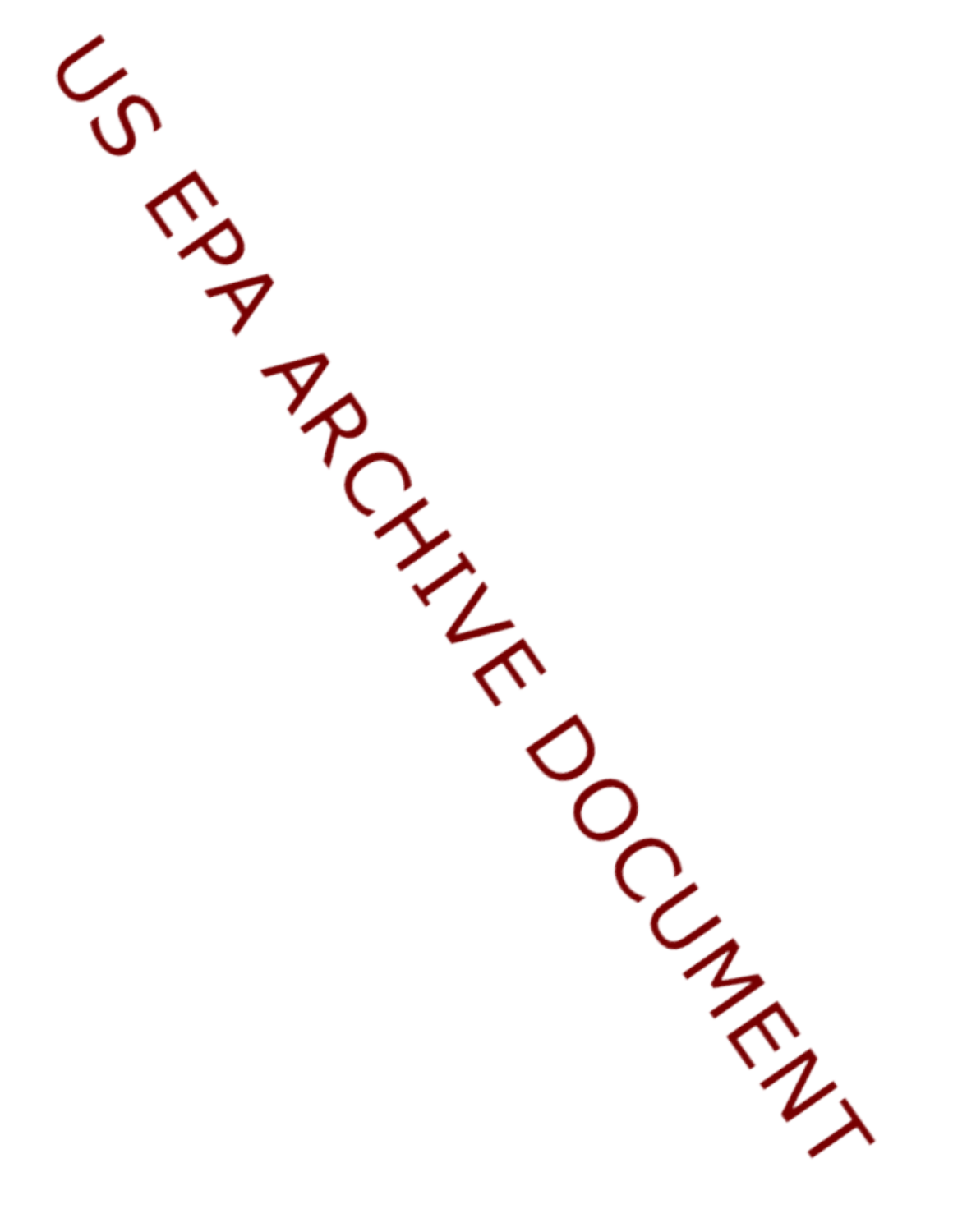**AGENCY: ENVIRONMENTAL PROTECTION AGENCY (EPA)** 

**TITLE: Sustainable Skylines Initiative** 

**ACTION: Request for Applications (RFA)** 

**RFA NUMBER: OAR-OAQPS-08-08** 

# **CATALOG OF FEDERAL DOMESTIC ASSISTANCE (CFDA) NO: 66.034**

**DATES:** The closing date for receipt of hard copy application packages is **December 17, 2008, 4:00 p.m., Eastern Standard Time (EST)**. Electronic submissions must be submitted via [www.grants.gov](http://www.grants.gov/) by **December 17, 2008, 11:59 p.m., EST**. Applications received after the closing date and time will not be considered for funding. Final applications will be requested from those eligible entities whose application has been successfully evaluated and preliminarily recommended for award.

To allow for efficient management of the competitive process, EPA requests submittal of an informal notice of an **"Intent to Apply"** by **November 21, 2008**. Submission of Intent to Apply is optional; it is a process management tool that will allow EPA to better anticipate the total staff time required for efficient review, evaluation, and selection of submitted applications.

**SUMMARY:** This notice announces the availability of funds and solicits applications from eligible entities to compete for financial assistance through the Sustainable Skylines Initiative (SSI). The SSI provides a framework to integrate transportation, energy, land use and air quality planning programs into projects that yield measurable air quality benefits in a relatively short period of time. SSI works with eligible entities to aid their communities to develop locally-led activities to help reduce emissions and promote sustainability with the goal of cleaner and healthier air. This is performed by participants working with EPA and other partners to increase community participation and leverage resources. The long-term goal of SSI is to help communities build self-sustaining, community-based partnerships that will continue to achieve positive environmental impacts, livability, and economic development benefits for many generations to come.

**FUNDING/AWARDS:** The total estimated funding available under this competitive opportunity is approximately \$250,000. EPA anticipates award of up to 5 cooperative agreements resulting from this solicitation, subject to availability of funding and the quality of applications received, ranging in value from \$50,000 to \$125,000.

# **CONTENTS BY SECTION**

- **I. Funding Opportunity Description**
- **II. Award Information**
- **III. Eligibility Information**
- **IV. Application and Submission Information**
- **V. Application Review Information**
- **VI. Award Administration Information**
- **VII. Agency Contacts**
- **VIII. Other Information**
- **I. FUNDING OPPORTUNITY DESCRIPTION**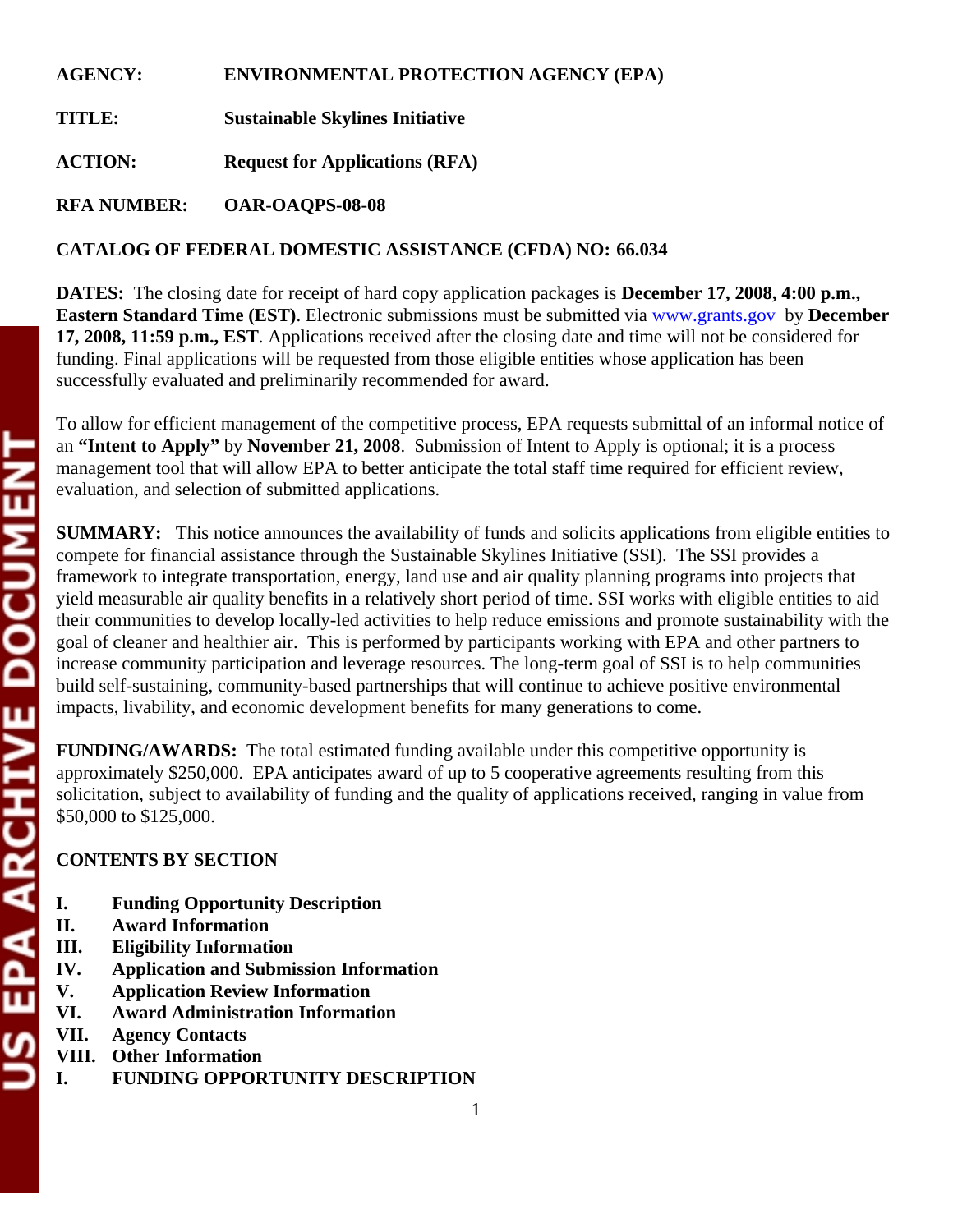#### **A. Background**

The Sustainable Skyline Initiative (SSI) is an EPA program designed to aid cities to reduce their emissions and promote sustainability with the goal of cleaner and healthier air. Participants work cooperatively with EPA and other partners to increase community participation and leverage resources. This effort will provide a framework that, when implemented in a project location (either an individual city or regional location), can achieve measurable emissions reductions within 3 years. The framework is designed to be replicable in various locations, but with the flexibility to meet the needs and priorities of the individual locations. EPA serves as a catalyst to help the area identify local issues, determine activities to address those issues, build partnerships within the community, and provide a framework of technical expertise and resources to help achieve the project objectives. The SSI program objectives include: making the project place-based and locally-driven; encouraging collaboration between multiple stakeholders at the public and private level; identifying and leveraging resources (both monetary and inkind) among public and private partners; and utilizing a consensus-based project selection approach through a core management group of stakeholders. SSI was piloted in Dallas, Texas and Kansas City, Kansas and Missouri. EPA is now planning to expand the effort nationally. Due to the early stages of the two pilots and the uncertainty of future activities not yet selected, it is difficult to determine total environmental results to be achieved through the overall SSI. However, just based on the pilots, SSI is expected to generate over \$100,000 in annual health benefits over a three year period starting in 2008. In addition, it is estimated that 5,800 tons of carbon dioxide  $(CO<sub>2</sub>)$  emission reductions, 2 tons of nitrogen oxide (NOx) emissions, and 2 tons of sulfur dioxide  $(SO<sub>2</sub>)$  emissions will be reduced by the activities already underway. For more information visit the SSI website at [www.epa.gov/sustainableskylines.](http://www.epa.gov/sustainableskylines)

### **B. Scope of Work**

Potential Sustainable Skyline Initiative project locations would need to address the following issues, such as air quality, climate change, transportation, energy, land use, green buildings and resource efficiency. A project must be in the nature of research, investigation, study, experiment or demonstration designed to advance the state of the knowledge in the chosen project location. Projects are chosen for their ability to address the objectives outlined above and their ability to yield measurable environmental benefits within three years. (The activities do not have to be completed within three years, but at least be able to quantify initial benefits within a three year period).

The Sustainable Skylines Initiative (SSI) is intended to result in projects that:

- Maximize federal, state, regional, and local resources to provide tangible cross-cutting projects that result in specific air, water, waste and livability benefits.
- Provide economy of scale to amplify media attention, level of support, and outreach ability for specific projects while showcasing a larger sustainability effort.
- Bridge city and regional sustainability efforts to re-energize existing programs and developing key emerging priorities.

Under the SSI, there is no one definition for a project location. Applicants will need to provide a concise description of their proposed project location. A project location can vary between one individual city, a larger area around a city, or several cities. A tribal reservation would normally be considered a project location. For example, in our pilot project locations, the metropolitan area of Dallas, Texas is considered one project location while both Kansas City, Kansas and Kansas City, Missouri are considered one project location.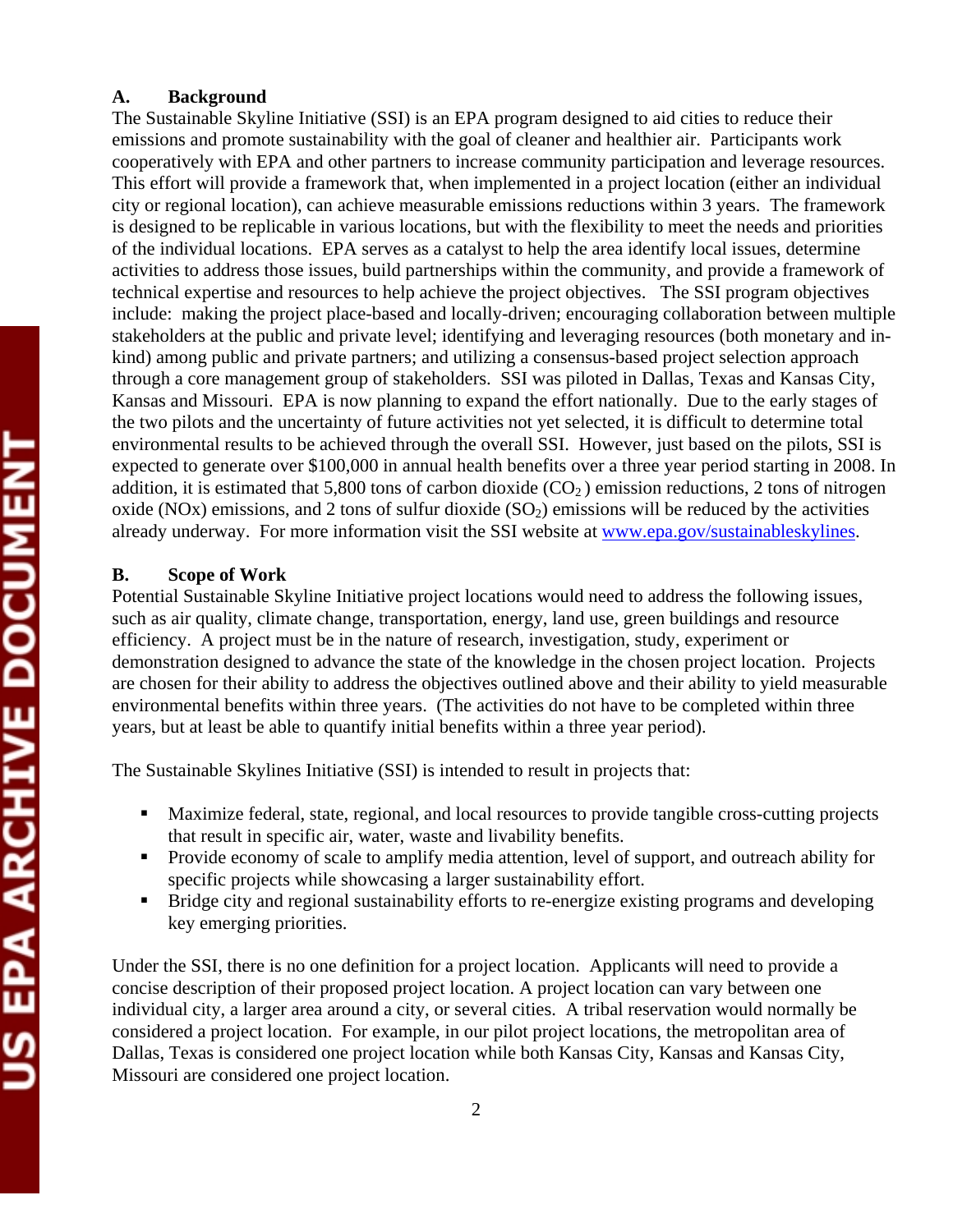To be considered for the Sustainable Skylines Initiative, applicants **must address one or more activities in at least five of the following seven categories**:

- 1. central city livability (e.g., decrease amount of heated surfaces, increase permeability of surfaces)
- 2. stationary and area sources (e.g., conduct pollution prevention audits for small business to reduce energy consumption and environmental impacts)
- 3. energy and climate (e.g., reduction of landscape equipment emissions through sustainable lawn irrigation and turf management)
- 4. land use transportation strategies (e.g., increased public transportation, reduction in vehicle miles traveled, converting parking lots to parks)
- 5. diesel engines (e.g., reduction in idling, retrofits)
- 6. green building and development (e.g., link green building techniques with affordable housing initiatives)
- 7. off-road sources (e.g., small off-road equipment replacement & retrofits)

Even though all applicants must address at least five project categories as noted above to be eligible for the SSI, funding under this cooperative agreement can **not** be used for implementation. Funding **can** be used for such activities as:

- o investigating different environmental problems in the project location and preparing education materials for the community regarding the result of the investigations;
- o analyzing the problem in the project location and their relative risks and potential solutions;
- o finding additional partners and resources to make the project self-sustaining;
- o evaluating and tracking the progress of the project, measuring results, and communicating lessons learned with their and other communities;
- o convening, facilitating and providing information to the stakeholder group, community or general public about any of the above activities and their results.

Since the SSI provides a framework for achieving sustainability which focuses on stakeholder partnerships and involvement, EPA does not expect the applications to describe fully planned activities for five of the seven categories listed above. However, applications must identify the five categories for which they anticipate there to be an issue and describe the types of activities to be conducted to address those issues. Applications that do **not** address at least one activity in at least five categories will be rejected. Applicants are not limited to the examples of activities cited for each of the seven project categories. Applicants may submit more than one application as long as their project content is different. Each application will be reviewed and evaluated on an individual basis. Not all of the activities described in the application will be funded through this cooperative agreement. The premise of this initiative is that supplemental funding could come from the various stakeholders and initiative partners such as state or local governmental agencies, community, and/or private partners. The application should explicitly state which of the activities described are requesting funding at this time from this assistance agreement.

The key to SSI is the process of forming and maintaining community partnerships at both the private and public level. The overall goal of the SSI is to work in partnership with the funded entity to create a locally-led, self-sustaining, community-based partnership that will continue to improve the local environment, even after the cooperative agreement ends. The partnership needs to include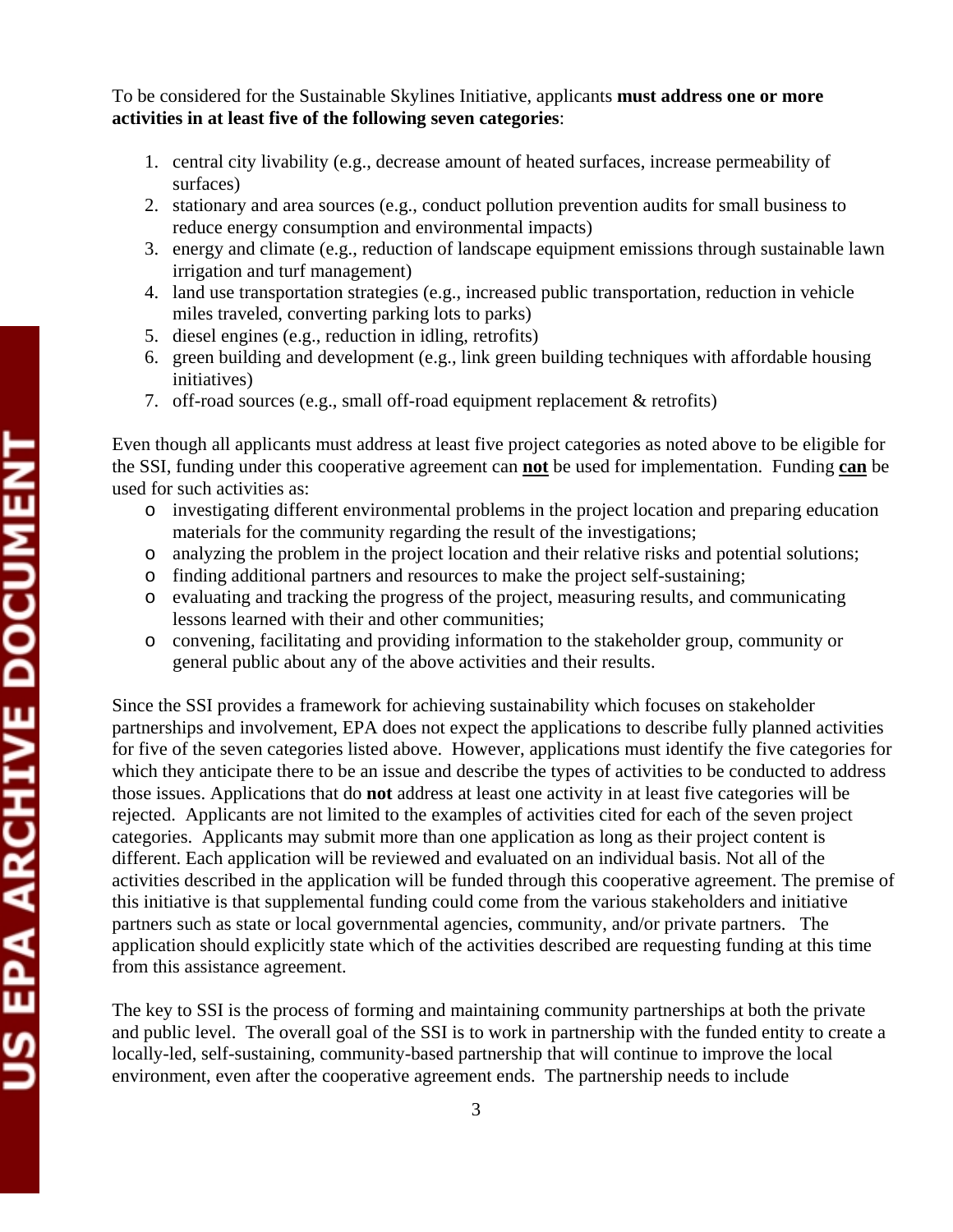representatives and stakeholders from all "sides" of the community: residents, local businesses, and local governments. All partners and stakeholders work together to collect information, disseminate information out to the community, collect feedback, and use a consensus-based process to made decisions. SSI requires that all areas be willing to work together and commit to collaborating to achieve long-term sustainability. To achieve success, it is important that the area seek community-participation and increase community-awareness.

EPA will make available to all recipients a resource pool of technical support and information such as initiative brochures; database consisting of various sustainable activities and the resource needs to implement the activities; "how-to" manual on how to get the project started, recruit and form partnerships, market and hold press events; and a network consisting of other EPA and federal offices which can provide additional technical support.

EPA will make available to all recipients a resource pool of technical support and information including:

- $\triangleright$  Information about EPA and other federal programs: This includes support and information from not only EPA but other federal programs that have joined the initiative. This allows for better collaboration and networking between federal programs and local communities.
- ¾ Technical Support: The recipient will receive both EPA headquarters and regional support from staff that will be available to the partnership group. This could include scientific data and information such as access to databases, models and other forms of support to evaluate and reduce risks, and support as to how to develop an action plan, select individual activities, form partnerships, consensus-building, communication and marketing strategies, establish programmatic goals which can be measured, and become self-sustaining long after the agreement ends.
- $\triangleright$  Training: All SSI recipients will be required to attend one annual training each year of the grant (a maximum of one training each year). Some of the training objectives will be to help the recipient with strategic planning, developing an action plan, cooperative agreement management and reporting requirements, sharing of ideas and lessons learned from pilot projects, and opportunities to increase awareness and networking with other community representatives. **Expenses for annual training (i.e., travel, lodging, etc.) must be included in the applicant's budget narrative proposal (see Section IV.D.2(h)). The first training will occur in Dallas, Texas March, 2009. (Training locations for 2010 and 2011 have yet to be determined, applicants can include travel cost estimates for these).**
- $\triangleright$  Communication and Coordination: All recipients are connected together through regular emails, conference calls, and newsletters, so the areas can provide informal and formal support to each other, share ideas and experiences and help each other solve problems. Being able to share information, build upon lessons learned, and network with various federal and state/local agencies is one of the keys of the Sustainable Skylines Initiative.

## **C. EPA Strategic Plan Linkage, Anticipated Outcomes/Outputs and Performance Measures**

**1. Linkage to EPA Strategic Plan***.* This project supports progress towards EPA Strategic Plan Goal 1 (Clean Air and Global Climate Change), Objective 1.1 (Healthier Outdoor Air), Sub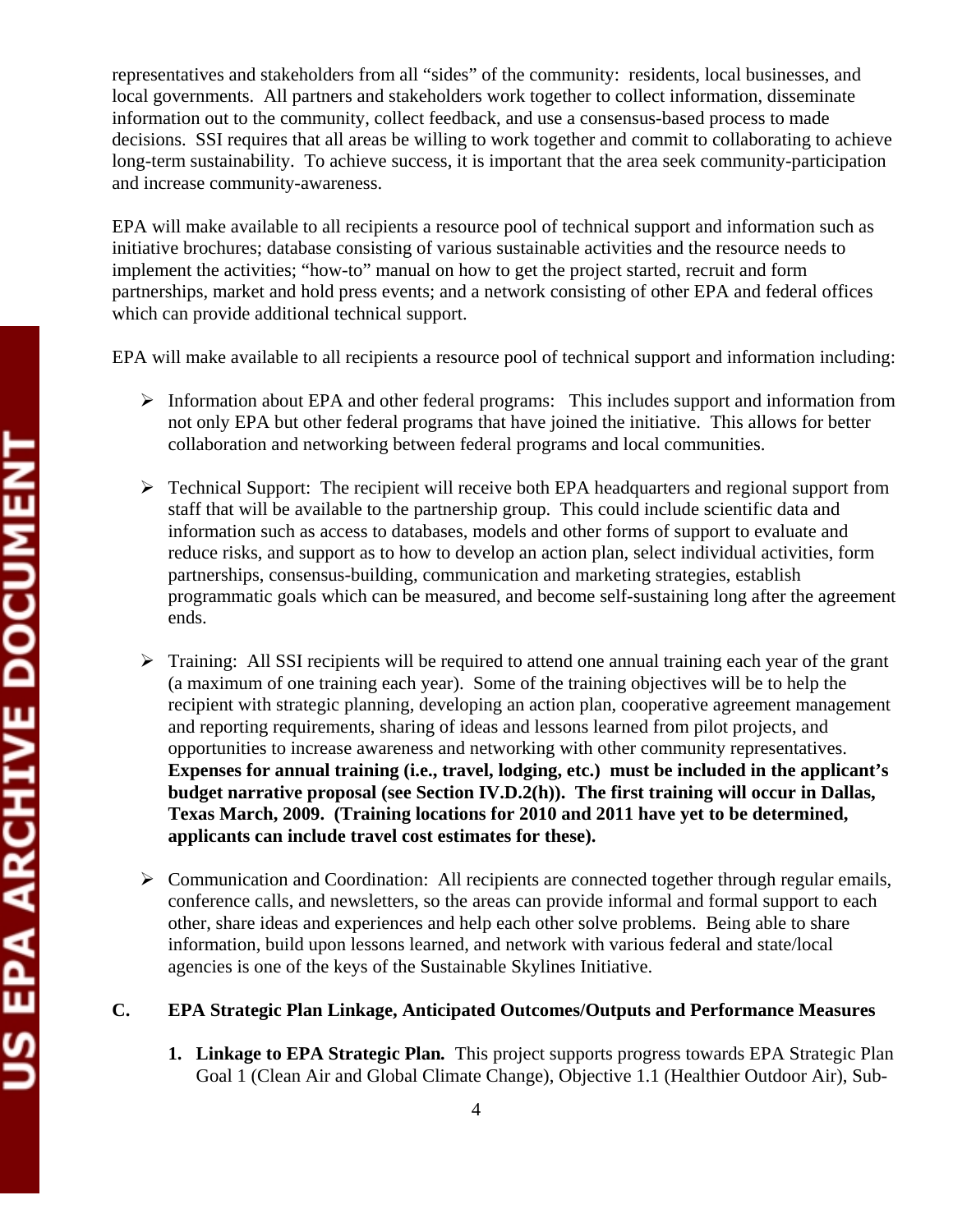Objectives 1.1.1 (More People Breathing Clean Air), 1.1.2 (Reduced Risk from Toxic Air Pollutants), Objective 1.2 (Healthier Indoor Air) and Objective 1.4 (Radiation). This project supports EPA efforts "to protect human health and the environment by attaining and maintaining health-based air-quality standards and reducing the risk from toxic air pollutants." ([http://www.epa.gov/cfo/plan/2006/entire\\_report.pdf\)](http://www.epa.gov/cfo/plan/2006/entire_report.pdf)

**2. Outputs.** The term "output" means an environmental activity, effort, and/or associated work product related to an environmental goal and objective that will be produced or provided over a period of time or by a specified date. Outputs may be quantitative or qualitative but must be measurable during an assistance agreement funding period.

Expected outputs from the activities to be funded under this announcement will vary. Where applicable, emission reductions from the demonstration project should be quantified and compared to emission reductions that would have been achieved through the use of proven existing control technologies. As a minimum, expected outputs are:

- o Creation of a broad-based locally-led stakeholder group that has an understanding of and has prioritized the list of risks and environmental pollutants in their project location and engaged the community through a consensus process.
- o The project location reaches a consensus of the selection of partnership programs and /or other approaches to address the project location's risks and these programs and approaches are implemented to reduce risks in the project location. While different locations will select different partnership programs, they will be expected to achieve the specific outputs/outcomes of the programs they chose.

To estimate *some* of the anticipated *outputs* of your application, EPA highly encourages you to use one or more of the models described below where possible:

- EPA Greenhouse Gas Emissions Quantifier: **[http://epa.gov/cleanenergy/energy](http://epa.gov/cleanenergy/energy-resources/calculator.html)[resources/calculator.html](http://epa.gov/cleanenergy/energy-resources/calculator.html)**
- Energy Star, WaterSense, WasteWise and other quantification tools: **<http://epa.gov/energy>**
- EPA Diesel Emissions Quantifier **<http://cfpub.epa.gov/quantifier/>**

Progress reports and a final report will also be a required output, as specified in Section VI.D of this announcement, "Reporting Requirement."

**3. Outcomes.** The term "outcome" means the result, effect or consequence that will occur from carrying out an environmental program or activity that is related to an environmental or programmatic goal or objective. Outcomes may be environmental, behavioral, healthrelated, or programmatic in nature, but must be quantitative. They may not necessarily be achievable within an assistance agreement funding period.

Examples of environmental outcomes expected from the projects to be funded under this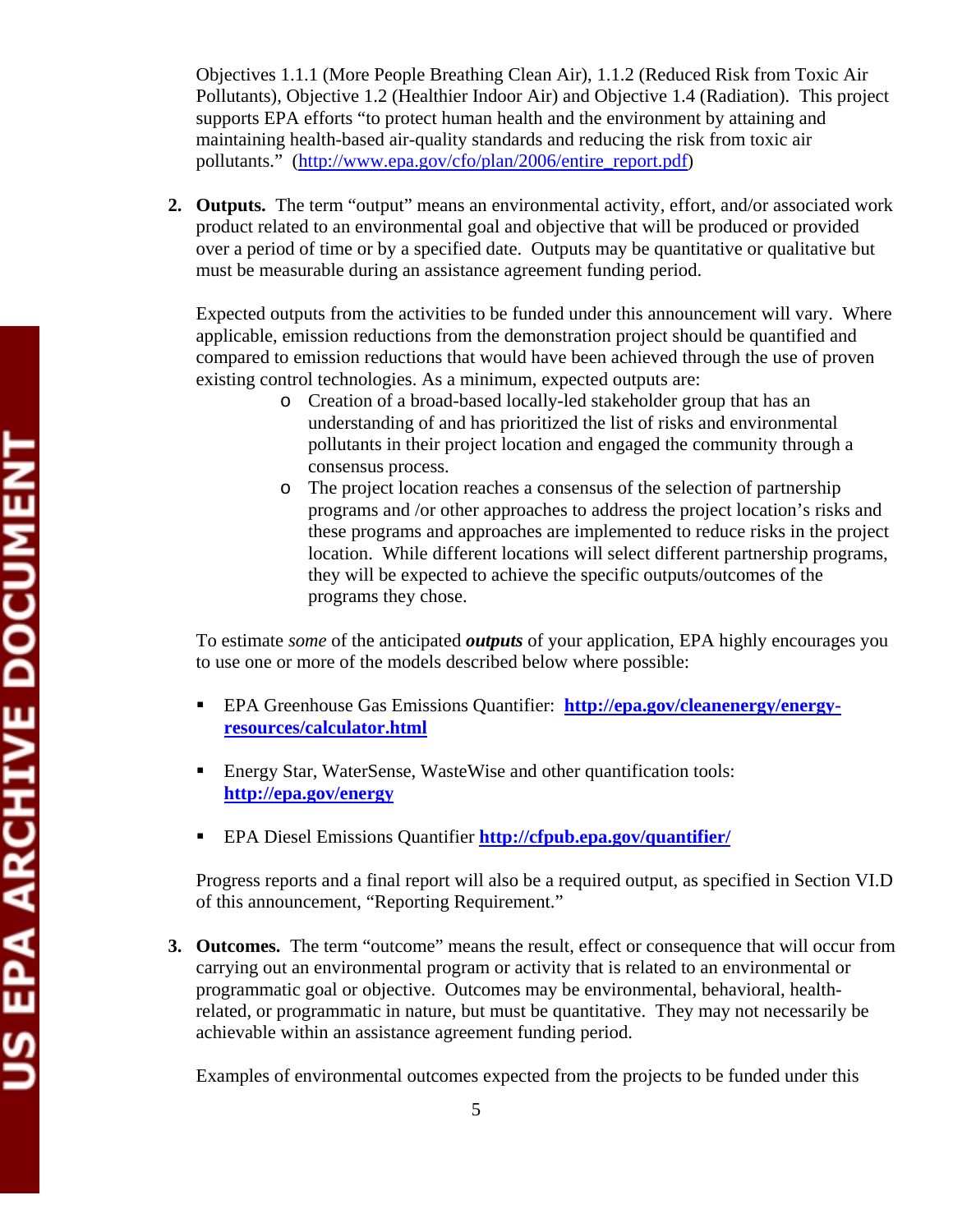announcement may include but are not limited to the following: increased coordination of city and regional sustainability efforts; identification and implementation of priority projects, and increased understanding of the environmental or economic effectiveness of the demonstrated technology or best practice.

**4. Performance Measures**. The applicant must develop performance measures they expect to achieve through the proposed activities. *The performance measures should focus on specific, quantitative actions related to the applicant's activities, outputs, and outcomes*. These performance measures will help gather insights and will be the mechanism to track progress concerning successful process and outcome strategies and will provide the basis for developing lessons to inform future recipients.

a. Developing Performance Measures for your Proposed Work Plan The following are questions to consider when developing output and outcome measures of quantitative and qualitative results:

1) What are the measurable short term and longer term results the project will achieve? 2) How does the plan measure progress in achieving the expected results (including outputs and outcomes) and how will the approach use resources effectively and efficiently?

One tool that may be useful in developing output and outcome measures is a "logic model." A logic model is a visual model that shows the relationship between your work and your desired results. It communicates the performance story of your project, focusing attention on the most important connections between your actions and the results. A logic model can serve as a road map for the project, explaining where you are and where you hope to end up.

The following web sites provide information on how to develop a logic model and how to use a logic model as a tool to develop project measures:

- $\triangleright$  The Kellogg Foundation guide to developing logic models [www.wkkf.org/Pubs/Tools/Evaluation/Pub3669.pdf](http://www.wkkf.org/Pubs/Tools/Evaluation/Pub3669.pdf)
- $\triangleright$  EPA Region 10 web page on measurement information and tools [http://yosemite.epa.gov/R10/ECOCOMM.NSF/webpage/measuring+envir](http://yosemite.epa.gov/R10/ECOCOMM.NSF/webpage/measuring+environmental+results) [onmental+results](http://yosemite.epa.gov/R10/ECOCOMM.NSF/webpage/measuring+environmental+results)
- $\triangleright$  University of Wisconsin Extension Service online course on enhancing performance using logic models [www.uwex.edu/ces/Imcourse](http://www.uwex.edu/ces/Imcourse)
- ¾ National Fish and Wildlife Foundation logic model framework examples at [www.nfwf.org/evaluation/logicframework.cfm](http://www.nfwf.org/evaluation/logicframework.cfm)

## **D. Supplementary Information.**

The statutory authority for this action is the Clean Air Act, Section 103(b)(3) which authorizes the award of grants for research, investigations, experiments, demonstrations, surveys, and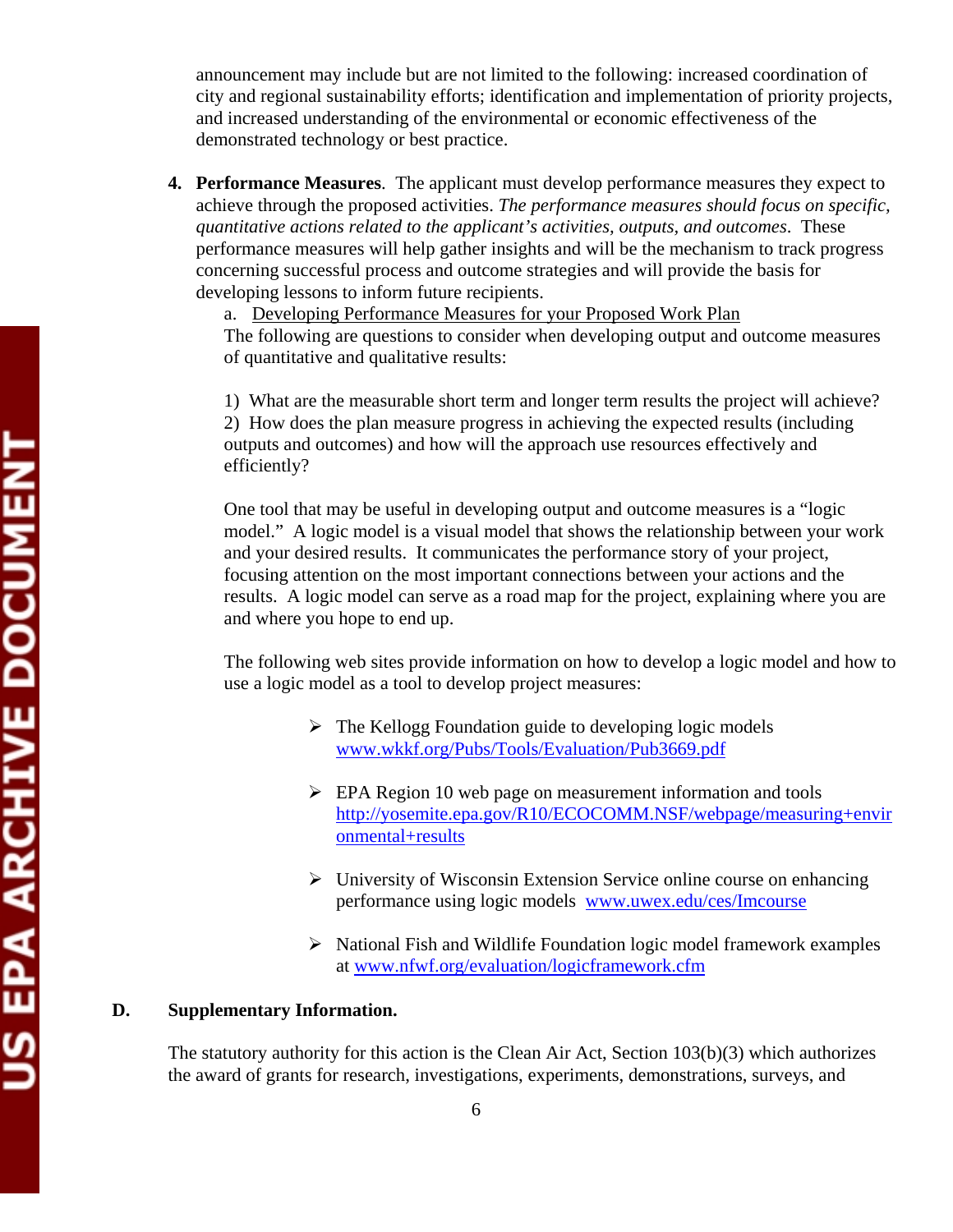studies related to the causes, effects (including health and welfare effects), extent, prevention, and control of air pollution. Demonstrations must involve new or experimental technologies, methods, or approaches, where the results of the project will be disseminated so that others can benefit from the knowledge gained in the demonstration project. A project that is accomplished through the performance of routine, traditional, or established practices, or a project that is simply intended to carry out a task rather than transfer information or advance the state of knowledge, however worthwhile the project might be, is not considered a demonstration project. Implementation activities are not eligible for funding under this announcement.

### **II. AWARD INFORMATION**

### **A. What is the amount of funding available?**

The total estimated funding expected to be available for award under this competitive opportunity is approximately \$250,000.

### **B**. **Partial Funding**

In appropriate circumstances, EPA reserves the right to partially fund applications by funding discrete portions or phases of proposed projects. If EPA decides to partially fund an application, it will do so in a manner that does not prejudice any applicants or affect the basis upon which the application or portion thereof, was evaluated and selected for award, and therefore maintains the integrity of the competition and selection process.

### **C. How many agreements will EPA award in this competition?**

EPA anticipates award of up to 5 cooperative agreements resulting from this solicitation, subject to availability of funding and the quality of applications received, ranging in value from \$50,000 to \$125,000. The value of each award will depend on the specific activity described in the application, the quality of the evaluated applications and the availability of funds. In addition, EPA reserves the right to make additional awards under this announcement, consistent with Agency policy, if additional funding becomes available after the original selections. Any additional selections for awards will be made no later than six months from the date of original selection date. EPA reserves the right to reject all applications and make no awards under this announcement or make fewer awards than expected.

### **D. What is the project period for awards resulting from this solicitation?**

The estimated project period for awards resulting from this solicitation will begin March 1, 2009. Proposed project periods may be up to 3 years.

## **E. Funding Type**

The funding for selected projects will be in the form of a cooperative agreement. Cooperative agreements permit substantial involvement between the EPA Project Officer and the selected applicants in the performance of the work supported. Although EPA will negotiate precise terms and conditions relating to substantial involvement as part of the award process, the anticipated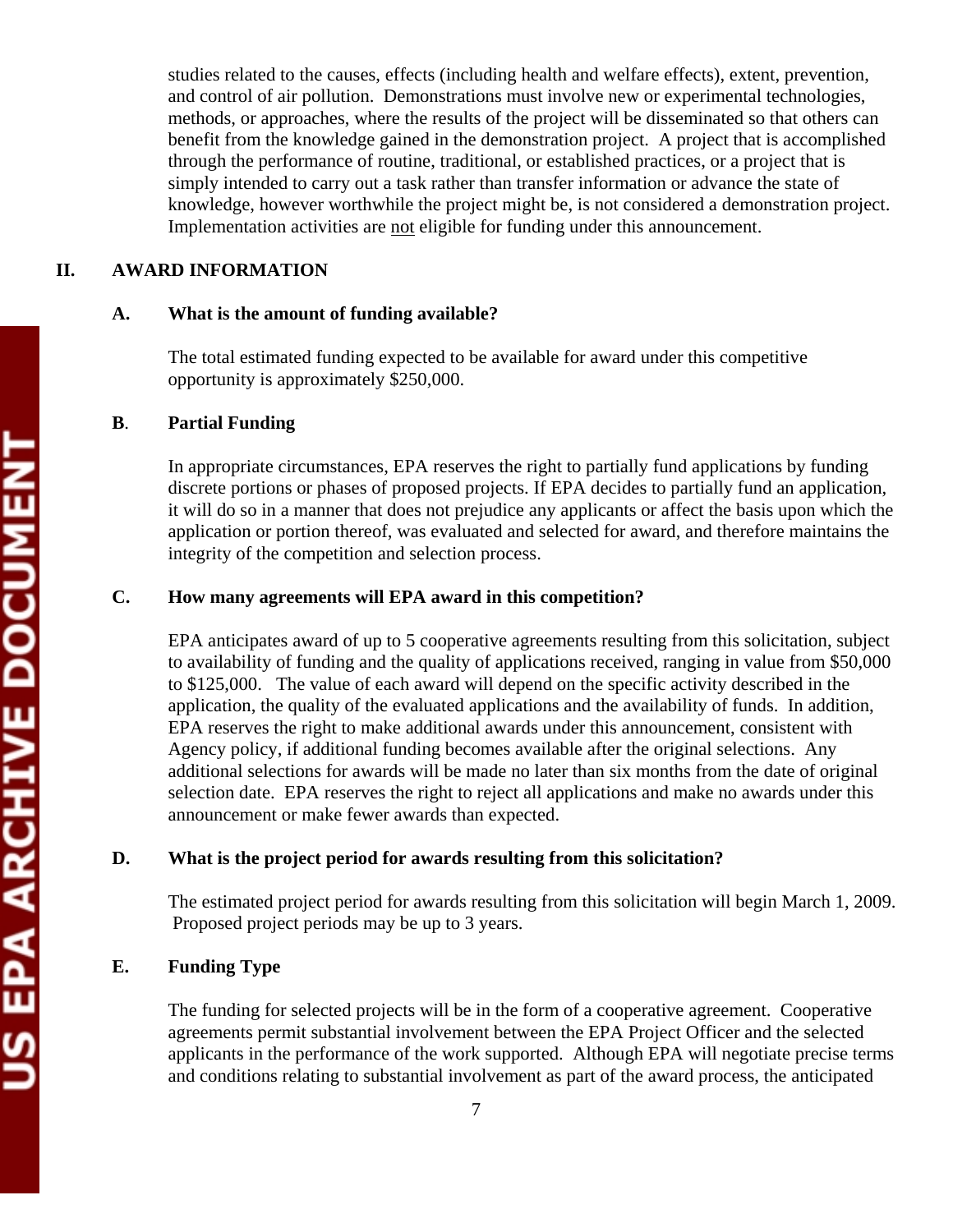substantial Federal involvement for this project will be:

- close monitoring of the successful applicant's performance to verify the results proposed by the applicant;
- collaboration during performance of the scope of work;
- in accordance with 40 CFR  $31.36(g)$ , review of proposed procurement;
- approving qualifications of key personnel (EPA will not select employees or contractors employed by the award recipient);
- review and comment on reports prepared under the cooperative agreement (the final decision on the content of reports rests with the recipient).

## **III. ELIGIBILITY INFORMATION**

### **A. Eligible Entities**

In accordance with CFDA 66.034, applications will be accepted from States, local governments, territories, Indian Tribes, and possessions of the U.S., including the District of Columbia, international organizations, public and private universities and colleges, hospitals, laboratories, other public or private non-profit institutions.

Non-profit organization, as defined by OMB Circular A-122, located at 2 CFR Part 230, means any corporation, trust, association, cooperative, or other organization which: (1) is operated primarily for scientific, educational, service, charitable, or similar purposes in the public interest; (2) is not organized primarily for profit; and (3) uses its net proceeds to maintain, improve, and/or expand its operations. For this purpose, the term "non-profit organization" excludes (i) colleges and universities; (ii) hospitals; (iii) state, local, and federally-recognized Indian tribal governments; and (iv) those non-profit organizations which are excluded from coverage of this part in accordance with § 230.20(c)

Non-profit organizations described in Section  $501(c)(4)$  of the Internal Revenue Code that engage in lobbying activities as defined in Section 3 of the Lobbying Disclosure Act of 1995 are not eligible to apply.

### **B. Cost Sharing or Matching**

A cost-sharing or matching requirement is not required, as a condition of eligibility, for applications selected for award.

However, applicants proposing a voluntary financial or in-kind commitment of resources may improve their scoring under the Leveraging Resources evaluation criterion of this solicitation *(Refer to Section V.A Evaluation Criteria).* Voluntary contributions of funds and/or in kind contributions of resources, if accepted by EPA, will be treated as cost shares under 40 CFR 30.24.

## **C. Threshold Eligibility Criteria**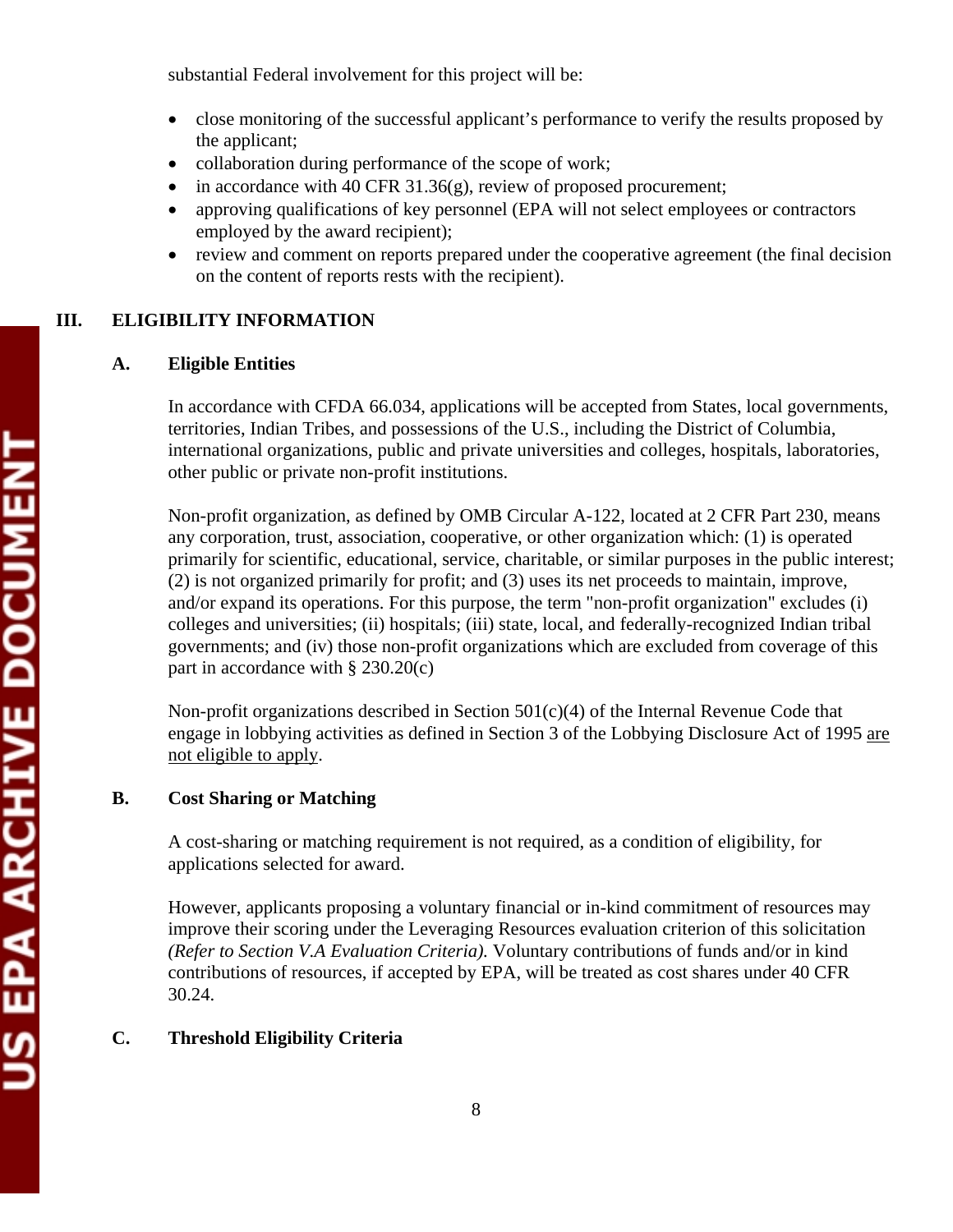These are requirements that if not met by the time of application submission will result in elimination of the application from consideration for funding. Only applications from eligible entities (see above) that meet all of the threshold criteria will be evaluated against the ranking factors in Section V of this announcement. Applicants deemed ineligible for funding consideration as a result of the threshold eligibility review will be notified within 15 calendar days of the ineligibility determination.

1. a. Applications must substantially comply with the application submission instructions and requirements set forth in Section IV of this announcement or else they will be rejected. However, where a page limit is expressed in Section IV with respect to the application or parts thereof (e.g., narrative proposal), pages in excess of the page limitation will not be reviewed.

b. In addition, applications must be received by the EPA or received through [www.grants.gov,](http://www.grants.gov__/) as specified in Section IV of this announcement, on or before the application submission deadline published in Section IV of this announcement. Applicants are responsible for ensuring that their application reaches the designated person/office specified in Section IV of the announcement by the submission deadline.

c. Applications received after the submission deadline will be considered late and returned to the sender without further consideration unless the applicant can clearly demonstrate that it was late due to EPA mishandling. For hard copy submissions, where Section IV requires application receipt by a specific person/office by the submission deadline, receipt by an agency mailroom is not sufficient. Applicants should confirm receipt of their application with Yvonne W. Johnson (919-541-3921 or [Johnson.yvonnew@epa.gov](mailto:Johnson.yvonnew@epa.gov)) as soon as possible after the submission deadline—failure to do so may result in your application not being reviewed.

- 2. Applications must support Goal 1 "*Clean Air and Global Climate Change", "Protect and improve the air so it is healthy to breathe and risks to human health and the environment are reduced. Reduce greenhouse gas intensity by enhancing partnerships with businesses and other sectors"* of EPA's Strategic Plan.
- 3. Applications must not be for the purpose of routine program implementation, implementation of routine environmental protection or restoration measures, meeting any legal mandate (such as federal, state or local regulations or settlement agreements), land acquisition, purchase of vehicles, or completion of work which was to have been completed under a prior grant or cooperative agreement.
- 4. A project must be in the nature of research, investigation, study, experiment or demonstration designed to advance the state of the knowledge in the chosen project location.
- 5. Applications must address at least one activity in at least five of the seven project categories as stated in Section I.B Scope of Work.
- 6. Applicants must identify performance measures for each proposed activity as stated in Section I.C.4.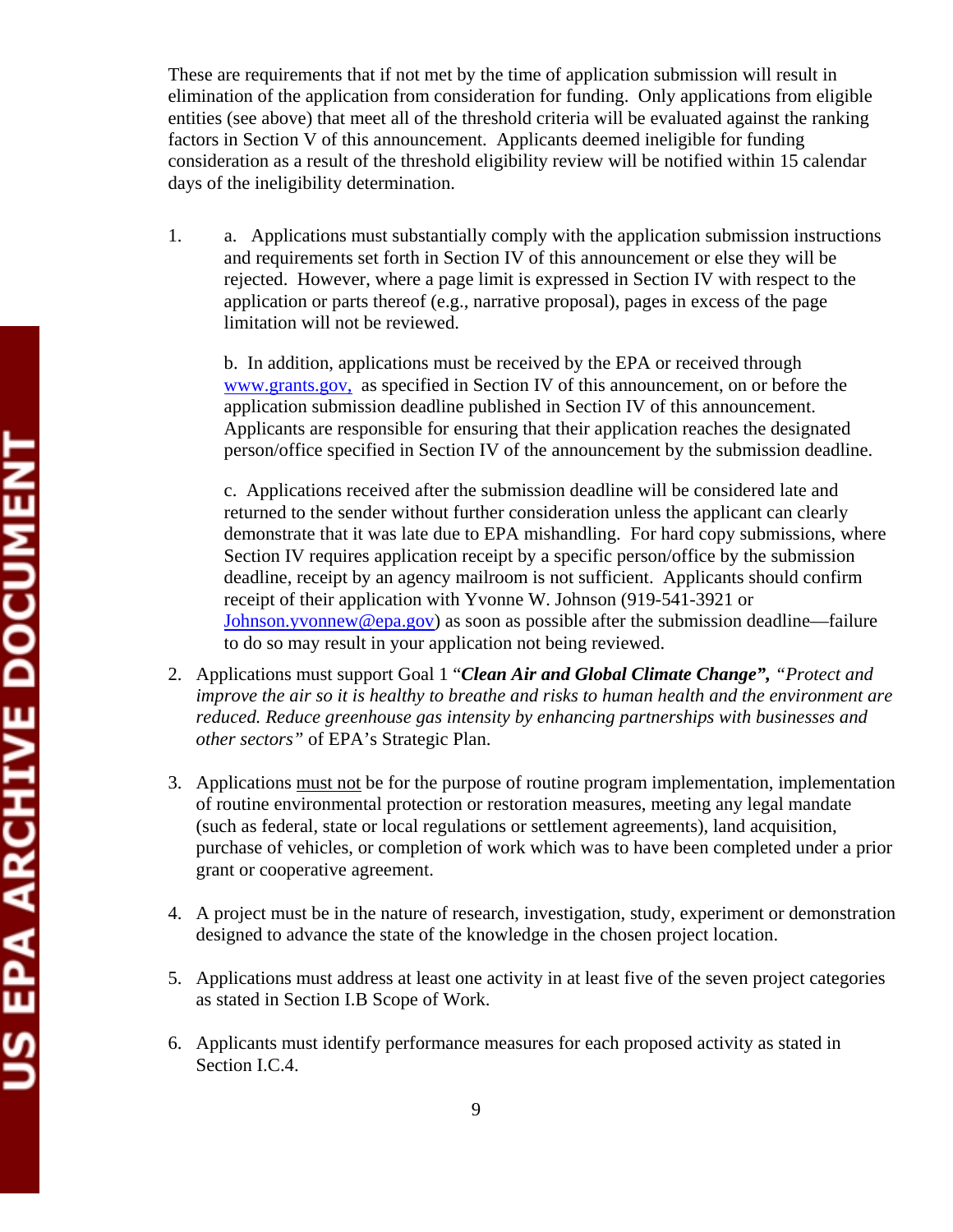7. Hard copy applications will only be accepted via an express delivery service. EPA will not accept applications sent via U.S. Postal Service, FAX, or email.

## **IV. APPLICATION AND SUBMISSION INFORMATION**

### **A. How to Obtain Application Package**

EPA encourages applicants to obtain application materials and apply electronically through [http://www.grants.gov](http://www.grants.gov/).

Applicants may also download individual grant application forms from EPA's Office of Grants and Debarment website at: [http://www.epa.gov/ogd/grants/how\\_to\\_apply.htm](http://www.epa.gov/ogd/grants/how_to_apply.htm) or <http://www.epa.gov/ogd/AppKit/application.htm>

To obtain a hard copy of materials, please send an email or written request to the Agency contact listed in Section VII of this announcement.

### **B. Mode of Application Submission**

Applicants have the option to submit their applications in *one of two ways*: 1) Hard copy via express delivery, or 2) electronically via <http://www.grants.gov/>. Applications will not be accepted via email, fax or U.S. Postal Service. All applications must be prepared, and include the information, as described below regardless of mode of transmission.

### **1. Hard Copy Submission**

Please provide one original of the application package (including signed and completed SF-424 and SF-424A forms) and four copies, preferably double-sided and not in binders or spiral binding, no later than **December 17, 2008, 4:00 p.m., EST**. to:

Hard Copy via Express Delivery (FedEx, UPS, DHL, etc.) Yvonne W. Johnson U.S. Environmental Protection Agency OAQPS/OID/CTPG (C304-03) 4930 Page Road

 RTP, NC 27709 Phone: (919) 541–3921

### **2. Grants.gov Submission**

Your organization's AOR (Authorized Representative) *must* submit your complete application package as described below, electronically to EPA through Grants.gov ([www.grants.gov](http://www.grants.gov/)) no later than **11:59 p.m. EST on December 17, 2008.** The electronic submission of your application must be made by an official representative of your institution who is registered with Grants.gov and is authorized to sign applications for Federal assistance. For more information, go to [www.grants.gov](http://www.grants.gov/) and click on "Get Registered" on the left side of the page. The r**egistration process may take a week or longer to complete***.* If not already registered, we encourage your organization to begin the registration process as soon as possible.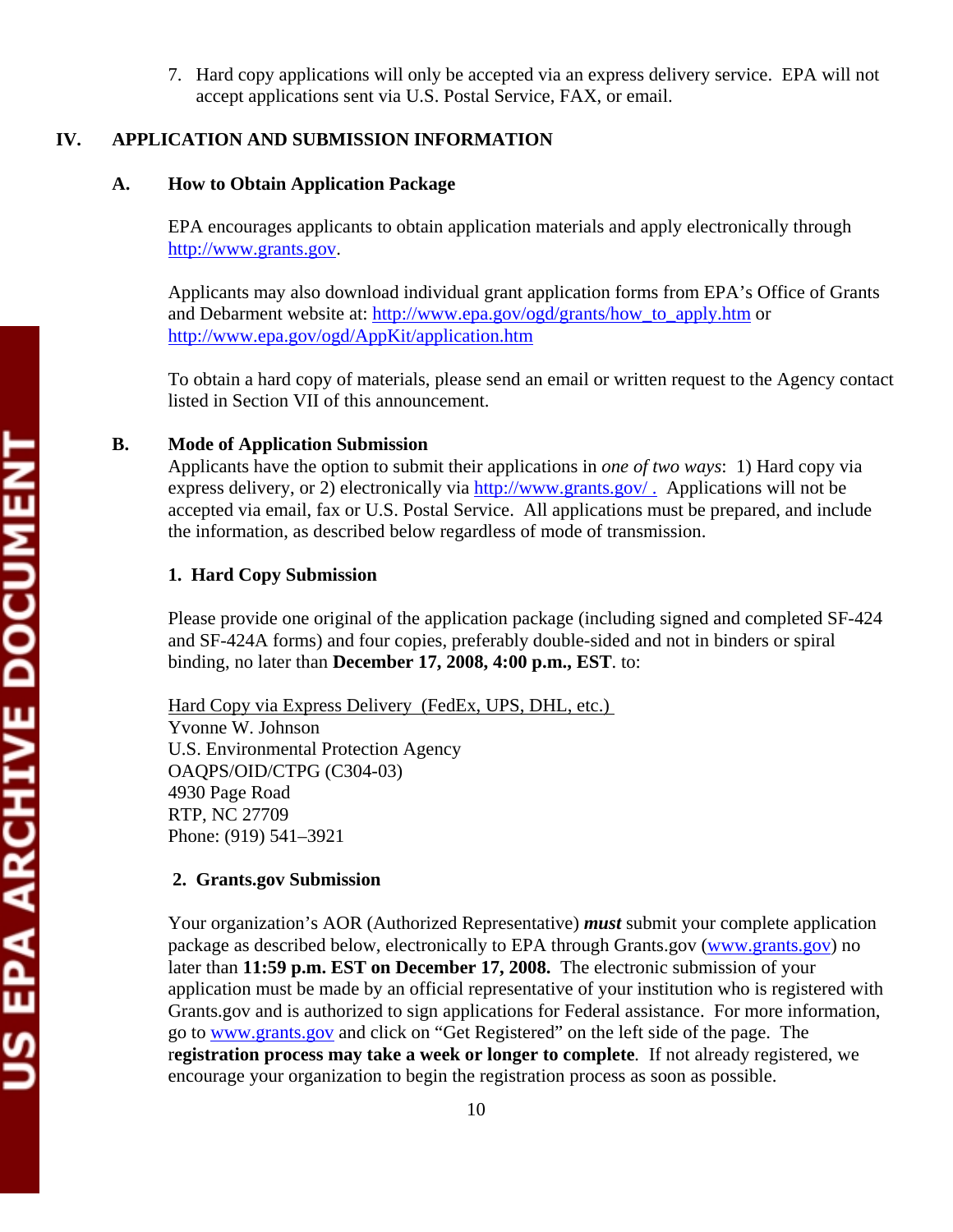To begin the application process under this grant announcement, go to www.grants.gov and click on the "Apply for Grants" tab on the left side of the page. Then click on "Apply Step 1: Download a Grant Application Package" to download the compatible Adobe viewer and obtain the application package. **To apply through grants.gov you must use Adobe Reader applications and download the compatible Adobe Reader version (Adobe Reader applications are available to download for free on the Grants.gov website. For more information on Adobe Reader please visit the Help section on grants.gov at**  www.grants.gov/help/help.jsp or www.grants.gov/aboutgrants/program\_status.jsp).

Once you have downloaded the viewer, you may retrieve the application package by entering the Funding Opportunity Number, **EPA-OAR-OAQPS-08-08**, or the CFDA number that applies to the announcement (CFDA 66.034), in the appropriate field. You may also be able to access the application package by clicking on the Application button at the top right of the synopsis page for this announcement on www.grants.gov (to find the synopsis page, go to www.grants.gov and click on the "Find Grant Opportunities" button on the left side of the page and then go to Search Opportunities and use the Browse by Agency feature to find EPA opportunities).

If you have any questions regarding Grants.gov, please email the Grants.gov Contact Center at [support@grants.gov](mailto:support@grants.gov_) or call 1-800-518-4726.

## **Application Materials**

An application package *must* include all Grant Application Forms (as listed below) and a comprehensive Narrative Proposal (as described in section IV.C of the announcement):

## **I. Grant Application Forms**

- Standard Form 424, *Application for Federal Assistance*
- Standard Form 424A, *Budget Information Non-Construction Programs*
- Standard Form 424B, *Non-Construction Programs*
- Standard Form LLL, *Pre-Award Disclosure of Lobbying Activities*
- EPA Form 4700-4, *Pre-Award Compliance Review Report for All Applicants Requesting Federal Financial Assistance*
- EPA Form 5700-54, *Key Contacts Form*

### **II. Narrative Proposal**

The narrative proposal should be readable in Adobe Acrobat PDF for Windows and consolidated into a single file (formatted for  $8\frac{1}{2}$ " x 11" document using no smaller than 11 point New Times Roman font with 1" margins) and be prepared in accordance with Section IV.C of the announcement. Do not zip files. Zipped files will not be accepted.

The **Grant Application Forms** listed above listed under Application Materials should appear in the "Mandatory Documents" box on the http://www.grants.gov/ "Grant Application Package" page. Click on the appropriate forms and then click "Open Form" below the box. The fields that must be completed will be highlighted in yellow.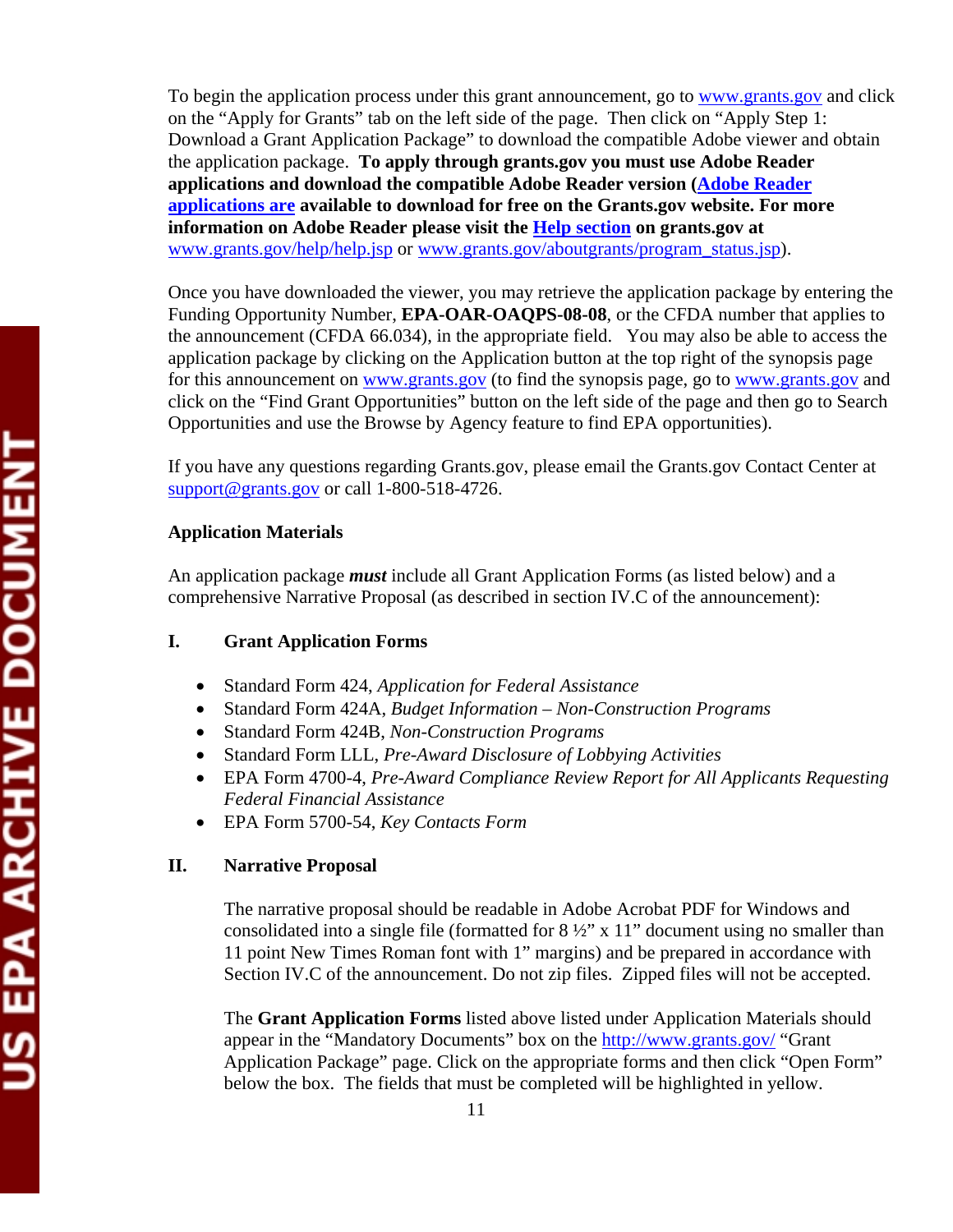Optional fields and completed fields will be displayed in white. If you enter an invalid response or incomplete information in a field, you will receive an error message. When you have finished filling out each form, click "Save." When you return to the electronic "Grant Application Package" page, click on the form you just completed, and then click on the box that says, "Move Form to Submission List." This action will move the document over to the box that says, "Mandatory Completed Documents for Submission."

The **Narrative Proposal**, will require attachment of electronic files. Prepare your narrative proposal as described in Section IV.C of this announcement and save the document(s) to your computer as a PDF file. When you are ready to attach your narrative proposal to the "grant application package", click on "Project Narrative Attachment Form," and open the form. Click "Add Mandatory Project Narrative File," and then attach your narrative proposal (previously saved to your computer) using the browse window that appears. You may then click "View Mandatory Project Narrative File" to view it. Enter a brief descriptive title of your project in the space beside "Mandatory Project Narrative File Filename;" the file name should be no more than 40 characters long. If there other attachments that you would like to submit to accompany your application, you may click "Add Optional Project Narrative File" and proceed as before. When you have finished attaching the necessary documents, click "Close Form." When you return to the "Grant Application Package" page, select the "Project Narrative Attachment Form" and click "Move Form to Submission List." The form should now appear in the box that says, "Mandatory Completed Documents for Submission."

Once your entire application package (signed grant application forms and a complete narrative proposal) has been saved, send it to your Authorized Representative (AOR) for submission to U.S. EPA via www.grants.gov. Please advise your AOR to close all other software programs before attempting to submit the application package through grants.gov.

In the "Application Filing Name" box, your AOR should enter your organization's name (abbreviate where possible), the fiscal year (e.g., FY09), and the grant category (e.g., Assoc Prog Supp). The filing name should not exceed 40 characters. From the "Grant Application Package" page, your AOR may submit the application package by clicking the "Submit" button that appears at the top of the page. The AOR will then be asked to verify the agency and funding opportunity number for which the application package is being submitted. If problems are encountered during the submission process, the AOR should reboot their computer before trying to submit the application package again. [It may be necessary to turn off the computer (not just restart it) before attempting to submit the package again.] **If the AOR continues to experience submission problems, they may contact grants.gov for assistance by phone at 1-800-518-4726** or email at [www.grants.gov/help/help.jsp](http://www.grants.gov/help/help.jsp).

Application packages submitted via www.grants.gov will be time/date stamped electronically.

### **C. Content of Application Package Submission**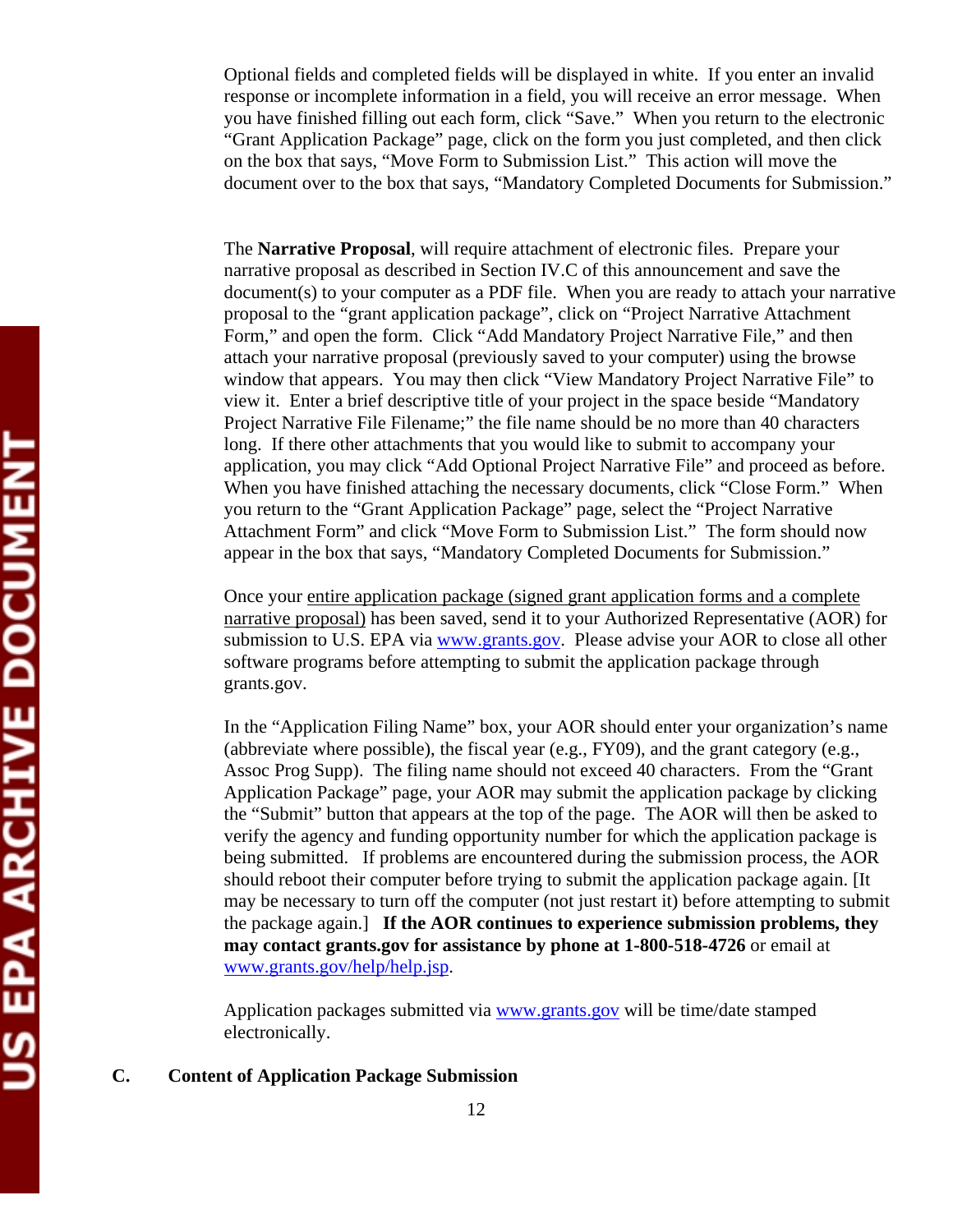All application submissions, regardless of mode of submission, must contain completed and signed application forms, as well as a Narrative Proposal, as described below.

**Grant Application Forms.** Please be sure to include organization fax number and email address

in Block 5 of the Standard Form SF 424. The forms are available at http://www.epa.gov/ogd/forms/forms.htm.

- Standard Form 424, *Application for Federal Assistance*
- Standard Form 424A, *Budget Information Non-Construction Programs*
- Standard Form 424B, *Non-Construction Programs*
- Standard Form LLL, *Pre-Award Disclosure of Lobbying Activities*
- EPA Form 4700-4, *Pre-Award Compliance Review Report for All Applicants Requesting Federal Financial Assistance*
- EPA Form 5700-54, *Key Contacts Form*

## **Narrative Proposal**

The Narrative Proposal **(including sections 1-3 below)** cannot exceed a maximum of 15 singlespaced typewritten pages, including the Summary Page. Supporting materials, such as resumes and letters of support, can be submitted as attachments and are not included in the 15-page limit.

- **1. Summary Information Page** (recommended not to exceed one page)
	- a. Project Title
	- b. Applicant Information. Include applicant (organization) name, address, contact person, phone number, fax and e-mail address.
	- c. Funding Requested. Specify the amount you are requesting from EPA.
	- d. Total Project Cost. Specify total cost of the project. Identify funding from other sources, including cost share or in-kind resources.
	- e. Project period. Provide beginning and ending dates. (Projects are anticipated to begin March 1, 2009 and end no later than February 28, 2011.)
- **2. Narrative Proposal Work-Plan**

**The narrative proposal work-plan must explicitly describe how the proposed project meets the guidelines established in Sections I-III (including the threshold eligibility criteria in Section III.C) of this announcement, and must address each of the evaluation criteria set forth in Section V.** 

- **a. Project Summary/Approach:** The summary shall contain the following components:
	- Detailed project summary, description of specific actions and methods to be undertaken and the responsible institutions, including estimated timeline for each task.
	- Concise description of proposed project location
	- Description of the associated work products to be developed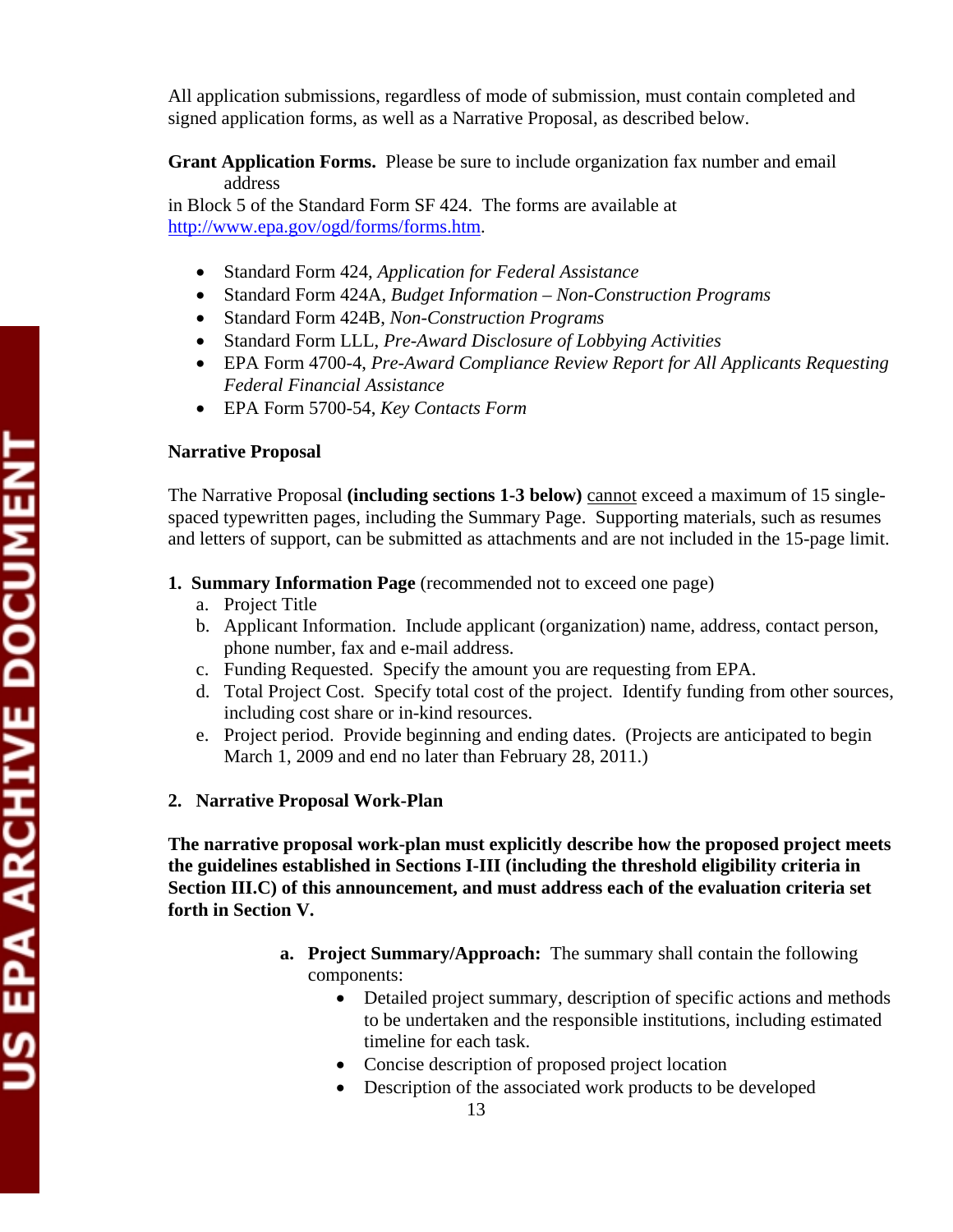- Explanation of project benefits to the public, and specifically the potential audiences served.
- Description of the roles of the applicant and partners, if any.
- Description of the applicant's organization and experience related to the proposed project.
- Description of staff expertise/qualifications, staff knowledge, and resources or the ability to obtain them, to successfully achieve the goals of the proposed project.
- Budget and estimated funding amounts for each work component/task. This section provides an opportunity for narrative description of the budget or aspects of the budget found in the SF-424A such as "other" and "contractual."

## **\*Selected applicant(s) will need to submit a copy of their current indirect cost rate that has been negotiated with a federal cognizant agency during application phase.**

- **b. Specific Environmental Outputs**: Expected outputs from the activities to be funded under this announcement will vary. Where applicable, emission reductions from the demonstration project should be quantified and compared to emission reductions that would have been achieved through the use of proven existing control technologies. For more specific information see section I.C.2.
- **c. Desired Environmental Outcomes:** Specify the expected quantitative and qualitative outcomes of the project, including how you will assess your progress in achieving these outcomes, and how you will measure and evaluate the results of your project.
- **d. Collaboration or Partnerships**: Identify all proposed partnerships and stakeholder groups that will be involved in the project and what each groups' roles will be in project staffing, funding, design and implementation. (Applicants are encouraged to submit proposed partnership letters; these letters will not be counted in the 15-page limit. See Section IV.C (4) (b) below for more information) what is correct cite for this section.
- **e. Environmental Results Past Performance:** Submit a list of federally funded assistance agreements **(assistance agreements include Federal grants and cooperative agreements but not Federal contracts)** that **your organization** performed within the last three years (no more than 5, and preferably EPA agreements**),** and describe how you documented and/or reported on whether you were making progress towards achieving the expected results (e.g., outputs and outcomes) under those agreements. If you were not making progress, please indicate whether, and how, you documented why not. In evaluating applicants under this factor in Section V, EPA will consider the information provided by the applicant and may also consider relevant information from other sources, including information from EPA files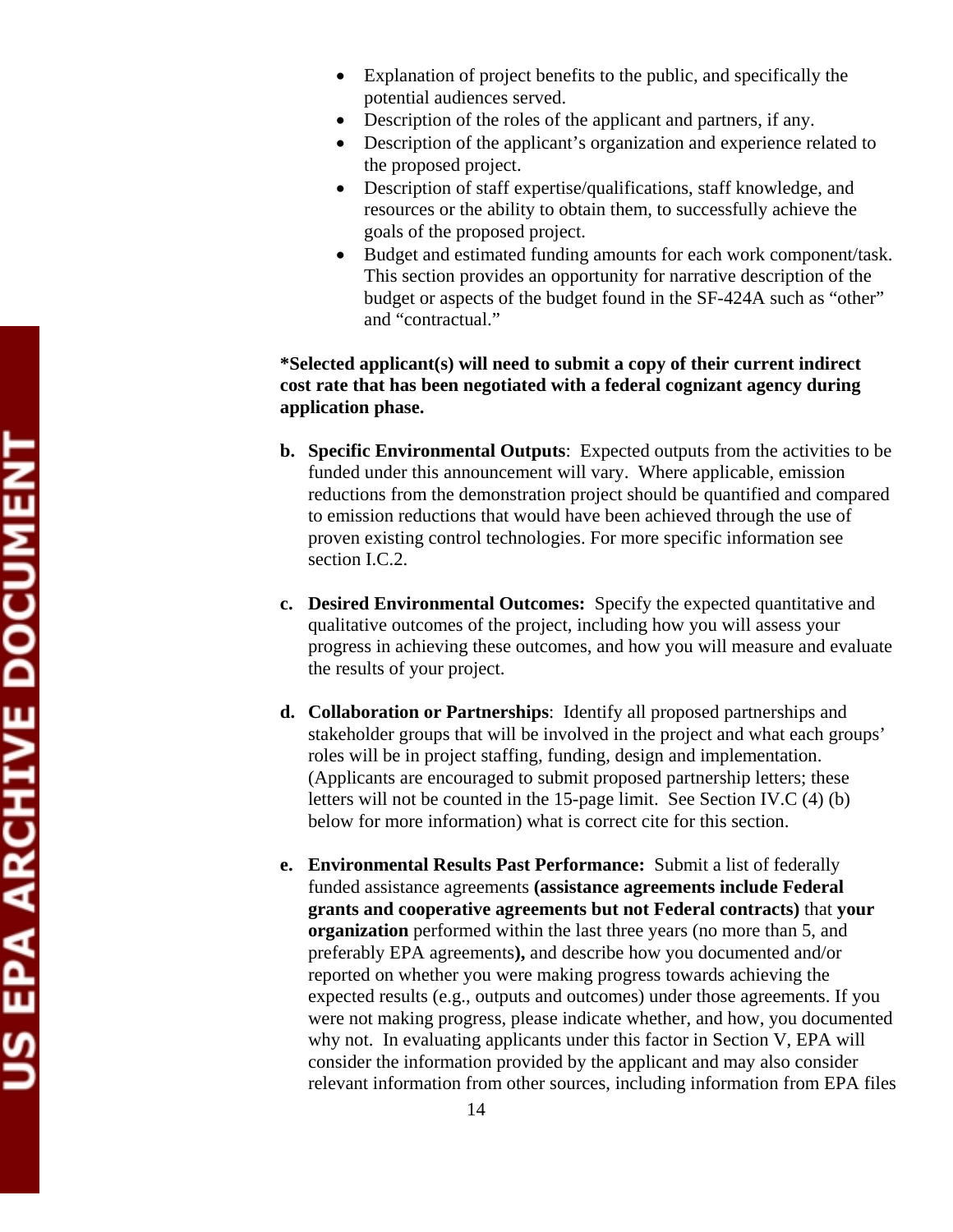and from current and prior Federal agency grantors (e.g., to verify and/or supplement the information provided by the applicant). If you do not have any relevant or available environmental results past performance information, please indicate this in the application and you will receive a neutral score for this factor under Section V. If you do not provide any response for these items, you may receive a score of 0 for this factor.

- **f. Programmatic Capability:** Submit a list of federally funded assistance agreements **(assistance agreements include Federal grants and cooperative agreements but not Federal contracts)** similar in size, scope and relevance to the proposed project that your organization performed within the last three years (no more than 5, and preferably EPA agreements) and describe (i) whether, and how, you were able to successfully complete and manage those agreements and (ii) your history of meeting the reporting requirements under those agreements including submitting acceptable final technical reports. In evaluating applicants under these factors in Section V, EPA will consider the information provided by the applicant and may also consider relevant information from other sources, including information from EPA files and from current and prior Federal agency grantors (e.g., to verify and/or supplement the information provided by the applicant). If you do not have any relevant or available past performance or reporting information, please indicate this in the application and you will receive a neutral score for these factors under Section V. If you do not provide any response for these items, you may receive a score of 0 for these factors.
- **g. Leveraged Resources**: Demonstrate how you will coordinate the use of EPA funding with other Federal and/or non Federal sources of funds to leverage additional resources to carry out the proposed project(s) and/or that EPA funding will complement activities relevant to the proposed project(s) carried out by the applicant with other sources of funds or resources.

Leveraged funding or other resources need not be for eligible and allowable project costs under the EPA assistance agreement unless the Applicant proposes to provide a voluntary cost share or match. If EPA accepts an offer for a voluntary cost share/match/participation, applicants must meet their matching/sharing/participation commitment as a condition of receiving EPA funding. Applicants may use their own funds or other resources for voluntary match/cost share/participation if the standards at 40 CFR 30.23 or 40 CFR 31.24, as applicable, are met. Only eligible and allowable costs may be used for voluntary matches/cost shares/participation. Other Federal grants may not be used as voluntary matches or cost shares without specific statutory authority.

**3. Budget**: Provide a detailed itemized budget application using the **example** below, justifying the expenses for each of the following categories being performed within the grant/project period. Indicate what portion of the cost will be funded by EPA grant, and what portion will be paid by the applicant or other partners. Break out budget by year.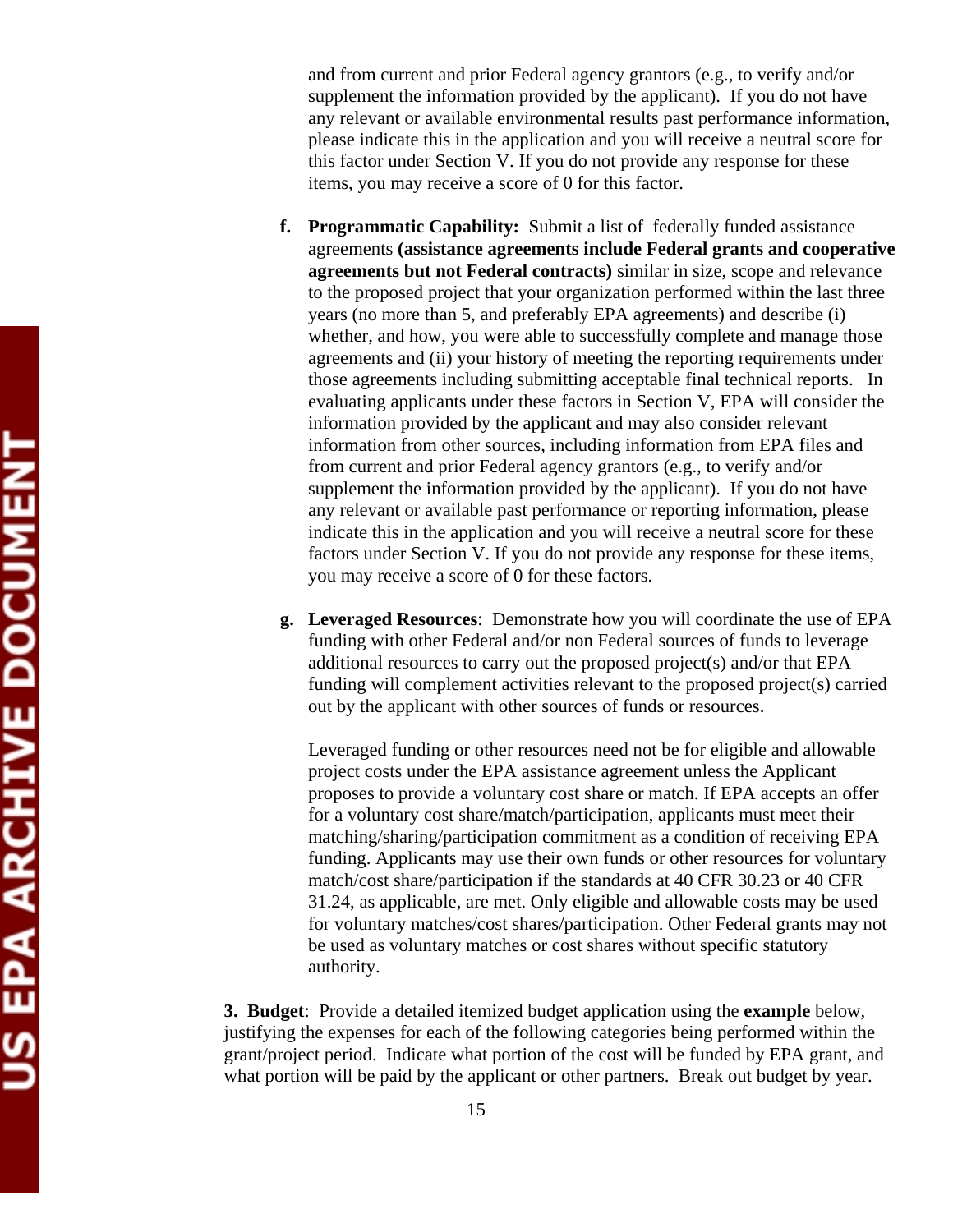### **Budget Example:**

a. Personnel:

| Indicate salaries and wages, by job title of all individuals who will be |                            |                    |
|--------------------------------------------------------------------------|----------------------------|--------------------|
| supplemented with these funds. For example:                              | <b>EPA Grant</b> Applicant |                    |
| * Fleet Manager @ $600$ /wk x 12 weeks =<br>(or)                         | \$7,200                    | \$0                |
| * Fleet Manager @ $$15/hr$ x 40 hrs/wk x 12/wks = \$0<br>$Total =$       | \$7,200                    | \$7,200<br>\$7,200 |
|                                                                          |                            |                    |

b. Fringe Benefits:

| Indicate all mandated and voluntary benefits to be supplemented with these |  |                            |  |
|----------------------------------------------------------------------------|--|----------------------------|--|
| funds. For example:                                                        |  | <b>EPA Grant</b> Applicant |  |
| * Health Insurance-                                                        |  |                            |  |

| $Total =$                           | \$900 | \$0 |
|-------------------------------------|-------|-----|
| 1 FTE @ $$40/mo \times 12/months =$ | \$480 | \$0 |
| $\ast$ Dental –                     |       |     |
| 1 FTE @ $$35/month x 12/months =$   | \$420 | \$0 |
| 11001011 11190101100                |       |     |

c. Travel:

Indicate number of individuals traveling, destination, number of trips, and reason for travel. For example: **EPA Grant Applicant** 

|                                                   | \$405<br>$Total =$ | \$360 |
|---------------------------------------------------|--------------------|-------|
| Hotel for 1 night for 1 person $=$                | \$75               | \$0   |
| Per diem for 2 days @ $$40/day$ for 1 person =    | \$80               | \$0   |
| Air Fare for 1 person to Chicago, $IL =$          | \$250              | \$0   |
| *Strategic Meeting with Co-applicants             |                    |       |
| Local Travel Mileage - 1000 miles x $$0.36 =$     | \$0                | \$360 |
| * Site Visit to Regional Transportation Warehouse |                    |       |

d. Equipment:

e.

Identify items to be purchased such as air quality related instruments used in support of work plan objectives. Provide an estimated cost for each item. Make sure you can support your cost estimate. EPA policy defines equipment as items costing \$5,000 or greater. Indicate if your organization's definition differs. For example: **EPA Grant Applicant** 

| * 5 Diesel Particulate Filters @ \$7,000/each                                                          |           |                            | \$35,000 | \$0 |
|--------------------------------------------------------------------------------------------------------|-----------|----------------------------|----------|-----|
|                                                                                                        | $Total =$ | \$35,000                   | \$0      |     |
| Supplies:                                                                                              |           |                            |          |     |
| Indicate any items to be purchased that will be used in support of air project<br>workplan objectives. |           |                            |          |     |
| For example:                                                                                           |           | <b>EPA Grant</b> Applicant |          |     |
| * 50 DOC and anti-idling pamphlets                                                                     |           |                            |          |     |

| for community members $@$ \$2 each | \$0 | \$100 |
|------------------------------------|-----|-------|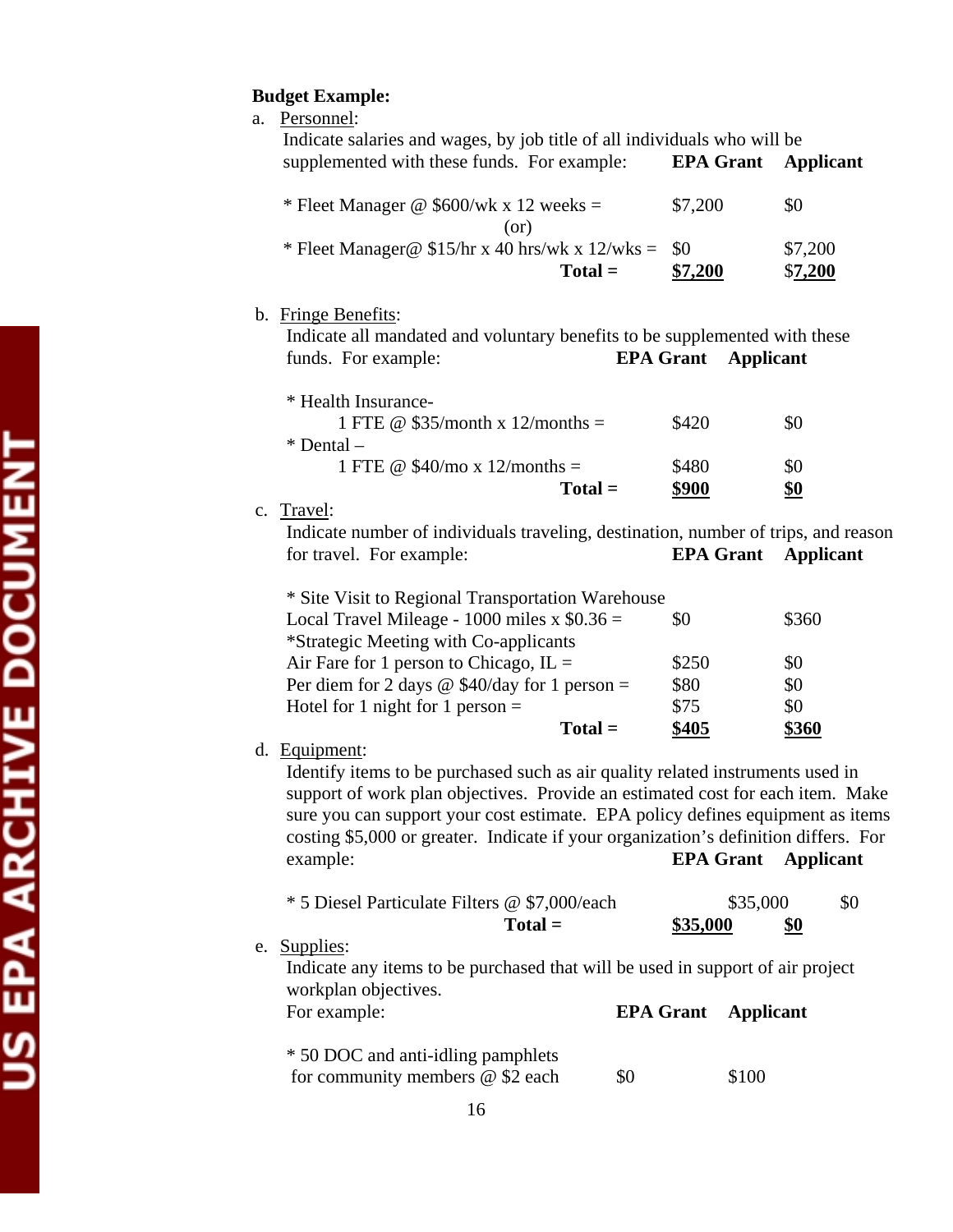|                                                                                                                                                                                                                                                                                                                                                                                                             | *Copying and postage costs                                                                                             |                    | \$0        | \$100            |                  |
|-------------------------------------------------------------------------------------------------------------------------------------------------------------------------------------------------------------------------------------------------------------------------------------------------------------------------------------------------------------------------------------------------------------|------------------------------------------------------------------------------------------------------------------------|--------------------|------------|------------------|------------------|
|                                                                                                                                                                                                                                                                                                                                                                                                             | f. Contractual:                                                                                                        | $Total =$          | <u>\$0</u> | <u>\$200</u>     |                  |
| Indicate any proposed contractual items that are reasonable and necessary to<br>carry out the workplan objectives. Please note that contracts must be competed<br>in accordance with 40 CFR 30.44 or 31.36, as applicable. Examples of<br>contractual items include training from equipment manufacturer, installation of<br>retrofit equipment by $3^{rd}$ party, etc. For example:                        |                                                                                                                        |                    |            |                  |                  |
|                                                                                                                                                                                                                                                                                                                                                                                                             |                                                                                                                        |                    |            | <b>EPA Grant</b> | Applicant        |
|                                                                                                                                                                                                                                                                                                                                                                                                             | * Fleet mechanic training on retrofitting,<br>anti-idling workshop 50 mechanics @ \$100/each<br>* Installation of DOCs |                    |            | \$5000           | \$0              |
|                                                                                                                                                                                                                                                                                                                                                                                                             | 20 units @ \$75/each                                                                                                   |                    |            | \$0              | \$1,500          |
|                                                                                                                                                                                                                                                                                                                                                                                                             | [ $$15.00$ per sample = 15 x $52 = $780$ ]                                                                             | $Total =$          |            | \$5,000          | <u>\$1,500</u>   |
|                                                                                                                                                                                                                                                                                                                                                                                                             | g. Other:                                                                                                              |                    |            |                  |                  |
|                                                                                                                                                                                                                                                                                                                                                                                                             | Indicate general (miscellaneous) expenses necessary to carry out the objectives<br>stated in the workplan.             |                    |            |                  |                  |
|                                                                                                                                                                                                                                                                                                                                                                                                             | For example:                                                                                                           |                    |            | <b>EPA Grant</b> | <b>Applicant</b> |
|                                                                                                                                                                                                                                                                                                                                                                                                             | * Office needs (postage, phone, fax, etc.) =                                                                           |                    |            | \$150            | \$150            |
|                                                                                                                                                                                                                                                                                                                                                                                                             | * Office space<br>(utilized for project-related activities such                                                        |                    |            |                  |                  |
|                                                                                                                                                                                                                                                                                                                                                                                                             | as installation, etc.)                                                                                                 |                    |            |                  |                  |
|                                                                                                                                                                                                                                                                                                                                                                                                             | $$120/mol x 2/mol =$                                                                                                   |                    |            | \$240            | \$0              |
|                                                                                                                                                                                                                                                                                                                                                                                                             |                                                                                                                        | <b>Total</b>       | $=$        | <u>\$390</u>     | <u>\$150</u>     |
|                                                                                                                                                                                                                                                                                                                                                                                                             | h. Total Direct Charges:                                                                                               |                    |            |                  |                  |
|                                                                                                                                                                                                                                                                                                                                                                                                             | Summary of all costs associated with each object-class category.                                                       |                    |            | <b>EPA Grant</b> | <b>Applicant</b> |
|                                                                                                                                                                                                                                                                                                                                                                                                             | $*$ Total =                                                                                                            |                    |            | \$29,895         | <u>\$9,410</u>   |
| $i$ .<br><b>Total Indirect Costs:</b><br>Organization must provide documentation of a federally approved indirect cost<br>rate (percentage) reflective of proposed project/grant period. If the organization<br>has no approved rate, the applicant should indicate if organization is in<br>negotiations with their cognizant federal agency to obtain a new rate.<br><b>EPA Grant</b><br><b>Applicant</b> |                                                                                                                        |                    |            |                  |                  |
|                                                                                                                                                                                                                                                                                                                                                                                                             | * IDC Rate is 10% of total direct charges =                                                                            |                    |            | \$3,895          | <u>\$0</u>       |
|                                                                                                                                                                                                                                                                                                                                                                                                             |                                                                                                                        |                    |            |                  |                  |
|                                                                                                                                                                                                                                                                                                                                                                                                             | j. Total Cost:                                                                                                         |                    |            |                  |                  |
|                                                                                                                                                                                                                                                                                                                                                                                                             | Indicate overall figure of all direct and indirect costs. For example:                                                 |                    |            | <b>EPA Grant</b> | Applicant        |
|                                                                                                                                                                                                                                                                                                                                                                                                             |                                                                                                                        | $*$ Total Budget = |            | \$52,790         | <u>\$9,410</u>   |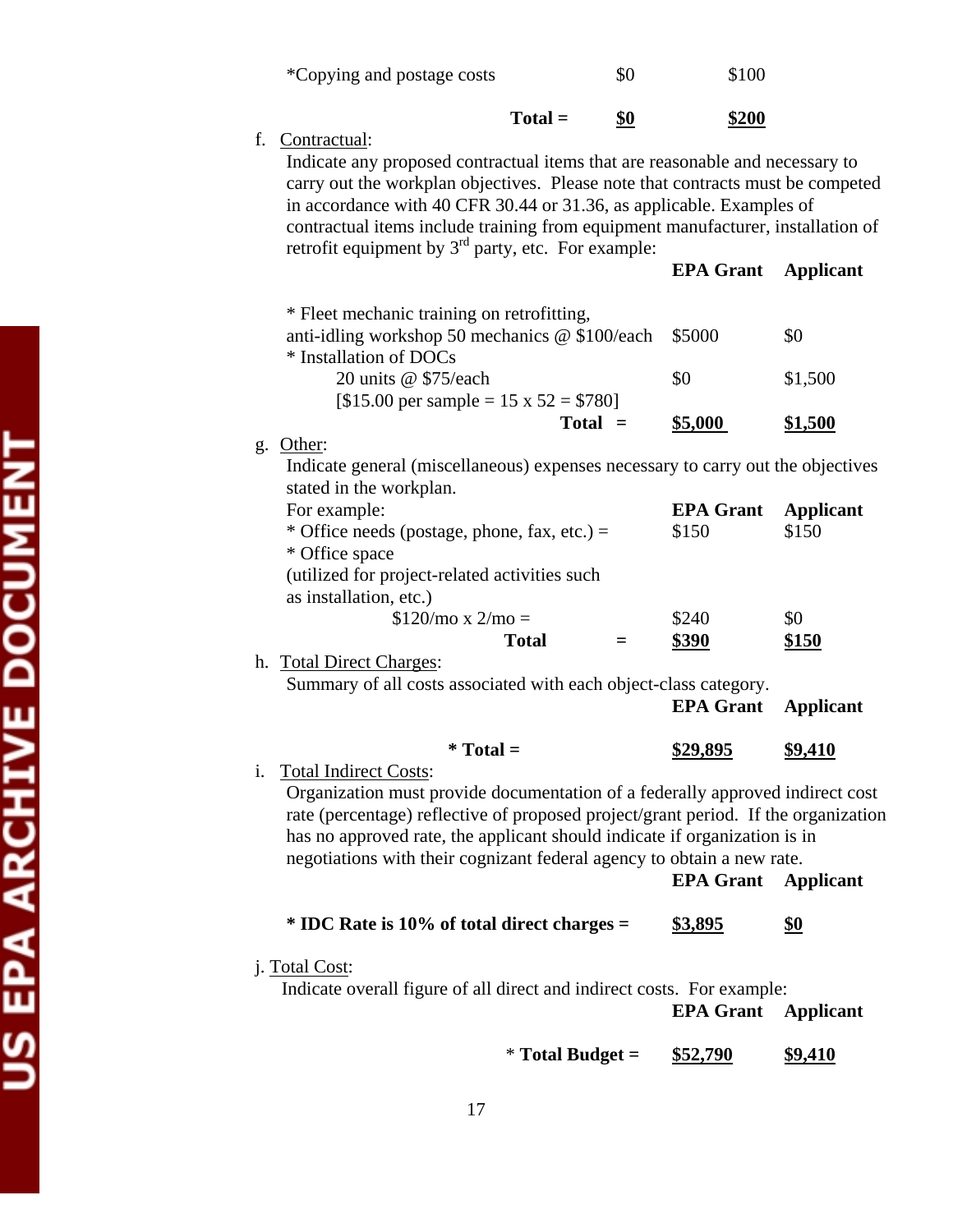**\*Management Fees:** When formulating budgets for applications, applicants must not include management fees or similar charges in excess of the direct costs and indirect costs at the rate approved by the applicants cognizant audit agency, or at the rate provided for by the terms of the agreement negotiated with EPA. The term "management fees or similar charges" refers to expenses added to the direct costs in order to accumulate and reserve funds for ongoing business expenses, unforeseen liabilities, or for other similar costs that are not allowable under EPA assistance agreements. Management fees or similar charges may not be used to improve or expand the project funded under this agreement, except to the extent authorized as a direct cost of carrying out the scope of work.

**4. Attachments**. These are not included in the 15-page limit.

**a. Resumes.** Provide resumes or curriculum vitae for all principal investigators and any other key personnel.

**b. Support Letters.** Specifically indicate how the supporting organization(s) will assist in the project and include any letters from the state, local, or tribal agencies or other private partners agreeing to support this project.

## **D. Submission Dates and Times**

 Applications must be received by EPA on or before **December 17, 2008, 4:00 p.m., EST by hardcopy or through [www.grants.gov](http://www.grants.gov/) by 11:59 p.m., December 17, 2008**. Applications received after the closing date and time will not be considered for funding. Please see Section IV.B for specific submission instructions.

### **E. Contracts and Subawards:**

## **1. Can funding be used for the applicant to make subawards, acquire contract services or fund partnerships?**

EPA awards funds to one eligible applicant as the recipient even if other eligible applicants are named as partners or co-applicants or members of a coalition or consortium. The recipient is accountable to EPA for the proper expenditure of funds.

Funding may be used to provide subgrants or subawards of financial assistance, which includes using subawards or subgrants to fund partnerships, provided the recipient complies with applicable requirements for subawards or subgrants including those contained in 40 [CFR](http://www.gpoaccess.gov/cfr/retrieve.html_) Parts 30 or 31, as appropriate. Applicants must compete contracts for services and products, including consultant contracts, and conduct cost and price analyses to the extent required by the procurement provisions of the regulations at 40 CFR Parts 30 or 31, as appropriate. The regulations also contain limitations on consultant compensation. Applicants are not required to identify subawardees/subgrantees and/or contractors (including consultants) in their application/application. However, if they do, the fact that an applicant selected for award has named a specific subawardee/subgrantee, contractor, or consultant in the application/application EPA selects for funding does not relieve the applicant of its obligations to comply with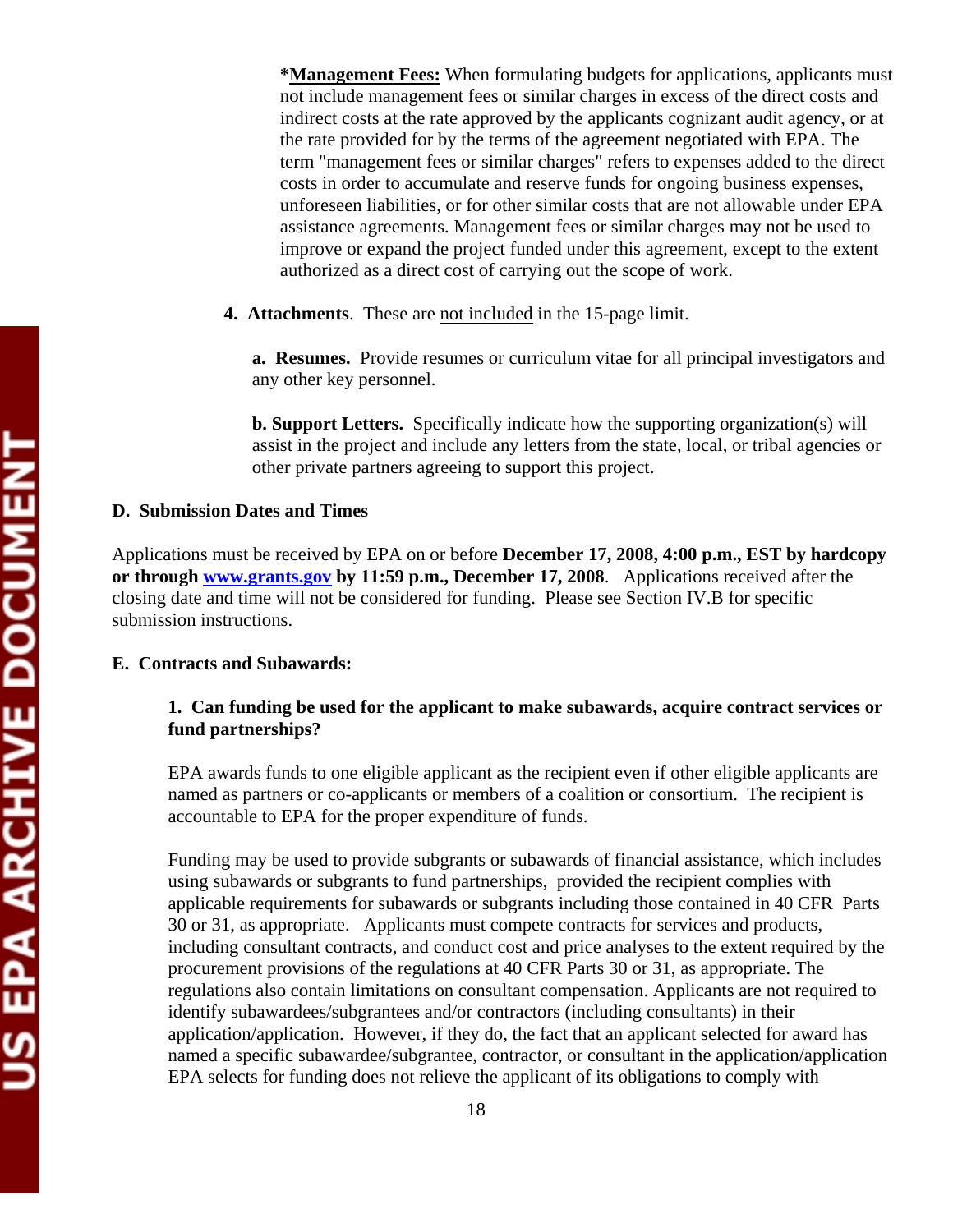subaward/subgrant and/or competitive procurement requirements as appropriate. Please note that applicants may not award sole source contracts to consulting, engineering or other firms assisting applicants with the application solely based on the firm's role in preparing the application/application.

Successful applicants cannot use subgrants or subawards to avoid requirements in EPA grant regulations for competitive procurement by using these instruments to acquire commercial services or products from for-profit organizations to carry out its assistance agreement. The nature of the transaction between the recipient and the subawardee or subgrantee must be consistent with the standards for distinguishing between vendor transactions and subrecipient assistance under Subpart B Section .210 of [OMB Circular A-133](http://www.whitehouse.gov/omb/circulars/a133/a133.html_) , and the definitions of subaward at 40 CFR 30.2(ff) or subgrant at 40 CFR 31.3, as applicable. EPA will not be a party to these transactions. Applicants acquiring commercial goods or services must comply with the competitive procurement standards in 40 CFR Part 30 or 40 CFR Part 31.36 and cannot use a subaward/subgrant as the funding mechanism.

### **2. How will an applicant's proposed subawardees/subgrantees and contractors be considered during the evaluation process described in Section V of the announcement?**

Section V of the announcement describes the evaluation criteria and evaluation process that will be used by EPA to make selections under this announcement. During this evaluation, except for those criteria that relate to the applicant's own qualifications, past performance, and reporting history, the review panel will consider, if appropriate and relevant, the qualifications, expertise, and experience of:

(i) an applicant's named subawardees/subgrantees identified in the application/application if the applicant demonstrates in the application/application that if it receives an award that the subaward/subgrant will be properly awarded consistent with the applicable regulations in 40 CFR Parts 30 or 31. For example, applicants must not use subawards/subgrants to obtain commercial services or products from for profit firms or individual consultants. (ii) an applicant's named contractor(s), including consultants, identified in the application/application if the applicant demonstrates in its application/application that the contractor(s) was selected in compliance with the competitive Procurement Standards in 40 CFR Part 30 or 40 CFR 31.36 as appropriate. For example, an applicant must demonstrate that it selected the contractor(s) competitively or that a proper non-competitive sole-source award consistent with the regulations will be made to the contractor(s), that efforts were made to provide small and disadvantaged businesses with opportunities to compete, and that some form of cost or price analysis was conducted. EPA may not accept sole source justifications for contracts for services or products that are otherwise readily available in the commercial marketplace.

EPA will not consider the qualifications, experience, and expertise of named subawardees/subgrantees and/or named contractor(s) during the application/application evaluation process unless the applicant complies with these requirements.

**F. Confidential Business Information**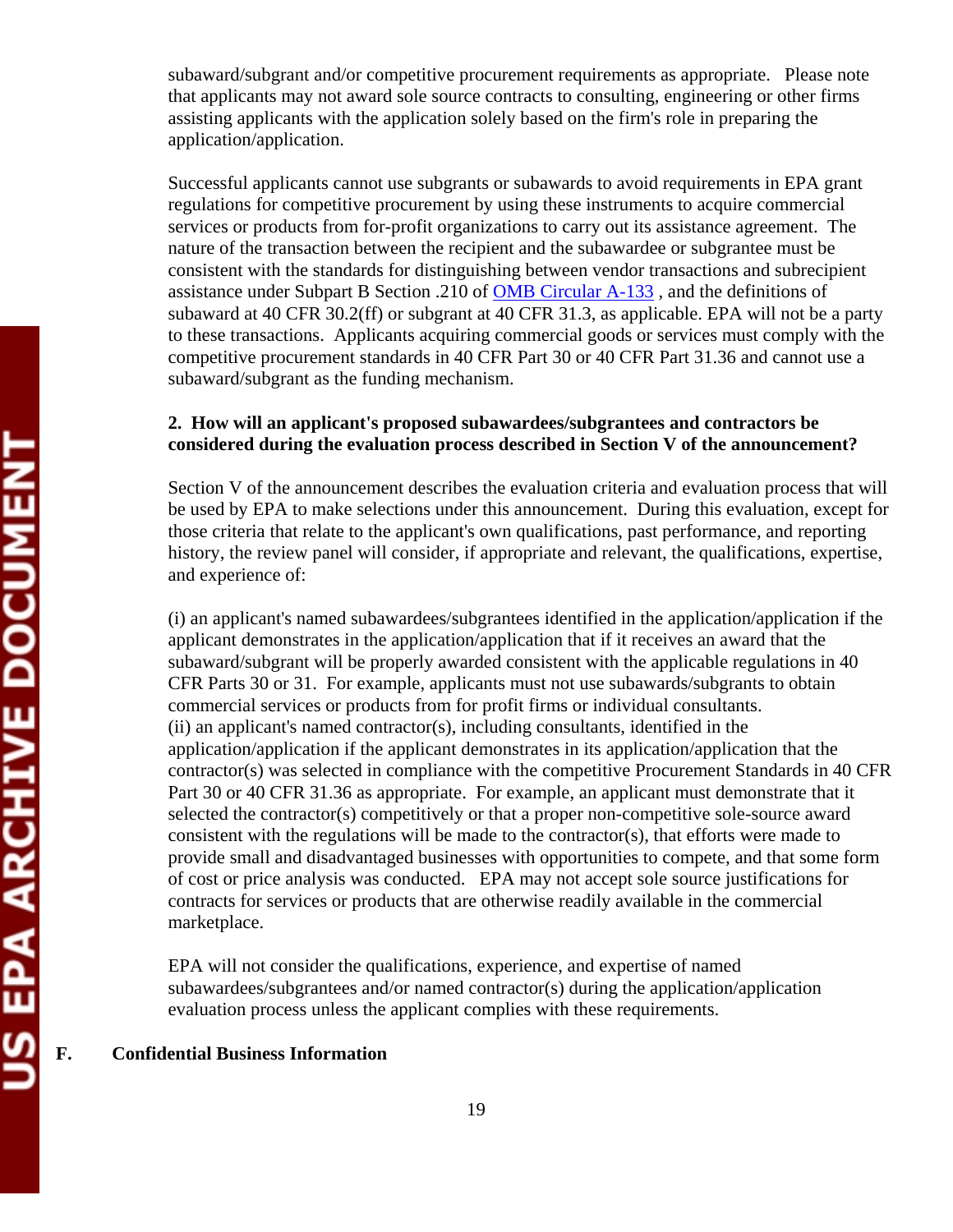In accordance with 40 CFR 2.203, applicants may claim all or a portion of their application as confidential business information. EPA will evaluate confidential claims in accordance with 40 CFR Part 2. Applicants must clearly mark applications or portions of applications they claim as confidential. If no claim of confidentiality is made, EPA is not required to make the inquiry to the applicant otherwise required by 40 CFR 2.204 (c)(2) prior to disclosure. Note that under Public Law No. 105- 277, data produced under an award is subject to the Freedom of Information Act.

## **G. Pre-Application Assistance and Communications**

In accordance with EPA's Assistance Agreement Competition Policy (EPA Order 5700.5A1), EPA staff will not meet with individual applicants to discuss draft applications, provide informal comments on draft applications, or provide advice to applicants on how to respond to ranking criteria. Applicants are responsible for the contents of their applications. However, EPA will respond to questions in writing from individual applicants regarding threshold eligibility criteria, administrative issues related to the submission of the application, and requests for clarification about the announcement.

## **V. APPLICATION REVIEW INFORMATION**

Only those applications that meet the threshold eligibility criteria in Section III.C will be evaluated according to the criteria set forth below. Applicants should directly and explicitly address these criteria as part of their application submittal. Each application will be rated under a points system, with a total of 100 points possible.

## **A. Evaluation Criteria**

| Criteria                                                                                    | <b>Points</b>   |
|---------------------------------------------------------------------------------------------|-----------------|
| 1. Project Summary/Approach: Under this criterion, the Agency will evaluate                 |                 |
| the following factors: (i) $(15 \text{ pts})$ the extent and quality to which the narrative |                 |
| proposal includes a well-conceived strategy for addressing all of the requirements          | 35 <sub>1</sub> |
| in Section I, Part B (Scope of Work) and Part C (EPA Strategic Plan Linkage                 |                 |
| and Anticipated Outcomes/Outputs), (ii) (10 pts) the extent and quality to which            |                 |
| the narrative proposal's goals are innovative but realistic and will be actually            |                 |
| implemented by project end, (iii) (10 pts) whether the narrative proposal sets forth a      |                 |
| reasonable time schedule for the execution of the tasks associated with the                 |                 |
| project(s).                                                                                 |                 |
| 2. Environmental Results—Outcomes and Outputs: Under this criterion, the                    |                 |
| Agency will evaluate: (i) $(10 \text{ pts})$ the effectiveness of the applicant's plan for  |                 |
| tracking and measuring its progress toward achieving expected project outputs and           | 15              |
| outcomes, including those identified in <b>Section I</b> of this announcement, (ii) (5 pts) |                 |
| the potential for the project to achieve multi-pollutant reductions.                        |                 |
| 3. Past Performance--Programmatic Capability and Reporting on                               |                 |
| <b>Environmental Results:</b> Under this criterion, the Agency will evaluate the            |                 |
| applicant's technical ability to successfully complete and manage the proposed              |                 |
| project taking into account the applicants: $(i)$ (10 pts) past performance in              |                 |
| successfully completing and managing federally funded assistance agreements                 |                 |
| (assistance agreements include Federal grants and cooperative agreements but                |                 |
| not Federal contracts) similar in size, scope, and relevance to the proposed project        |                 |
| performed within the last 3 years, (ii) (5 pts) history of meeting reporting                |                 |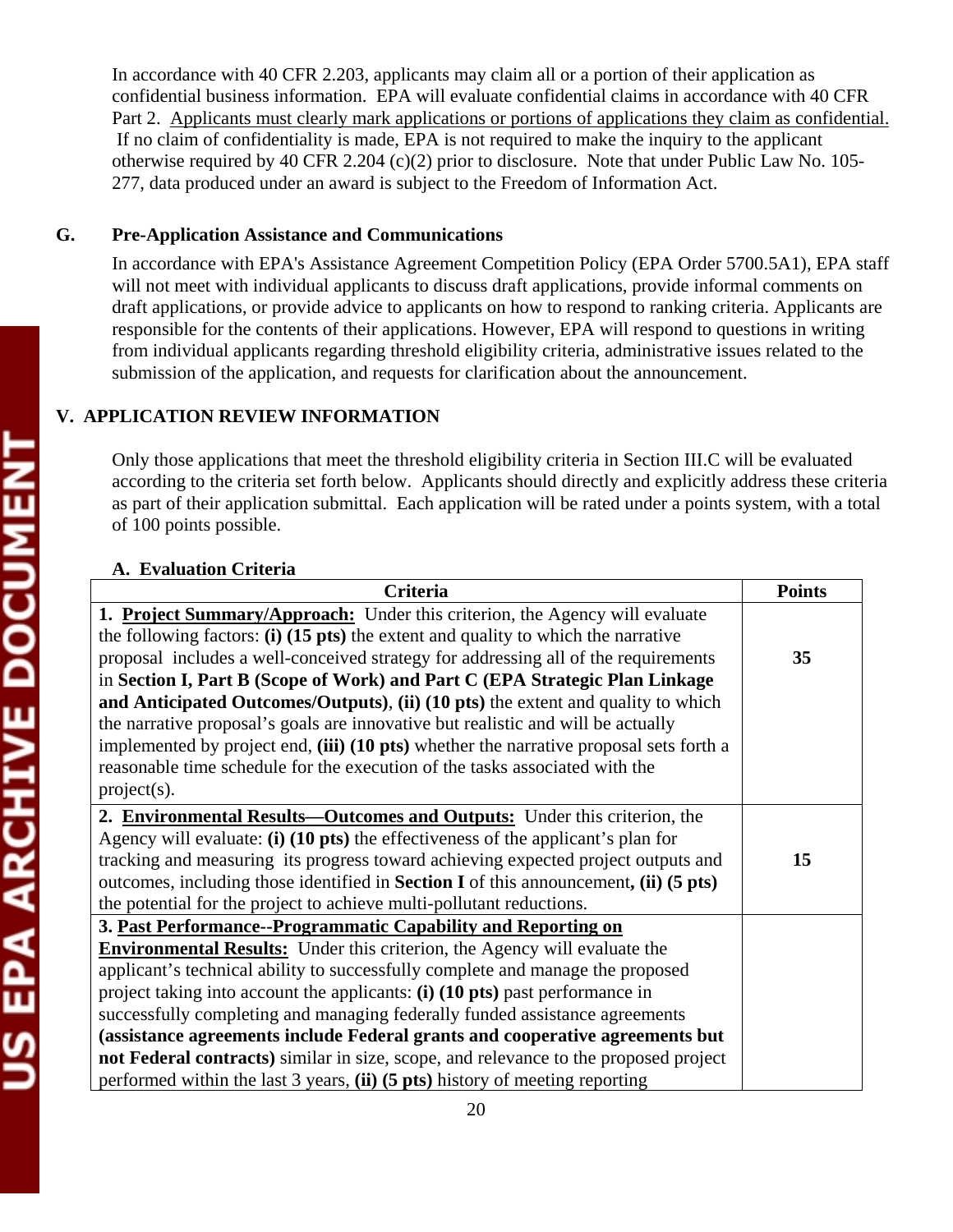| requirements on federally funded assistance agreements (assistance agreements<br>include Federal grants and cooperative agreements but not Federal contracts)<br>similar in size, scope, and relevance to the proposed project performed within the<br>last 3 years and submitting acceptable final technical reports under those<br>agreements, and (iii) (5 pts) past performance in documenting and/or reporting on<br>progress towards achieving the expected outcomes and outputs (e.g., results) under<br>federally funded assistance agreements (assistance agreements include Federal<br>grants and cooperative agreements but not Federal contracts) similar in size,<br>scope and relevance to the proposed project within the last 3 years; and, if such<br>progress was not made whether the documentation and/or reports satisfactorily<br>explained why not. | 20 |
|----------------------------------------------------------------------------------------------------------------------------------------------------------------------------------------------------------------------------------------------------------------------------------------------------------------------------------------------------------------------------------------------------------------------------------------------------------------------------------------------------------------------------------------------------------------------------------------------------------------------------------------------------------------------------------------------------------------------------------------------------------------------------------------------------------------------------------------------------------------------------|----|
| NOTE: In evaluating applicants under this criterion, the Agency will consider the<br>information provided by the applicant and may also consider relevant information<br>from other sources including agency files and prior/current grantors (e.g., to verify<br>and/or supplement the information supplied by the applicant). Applicants with no<br>relevant or available past performance or reporting history will receive a neutral<br>score for those elements under this criterion. A neutral score is half of the total<br>points available in a subset of possible points. If you do not provide any response<br>for these items, you may receive a score of 0 for these factors.                                                                                                                                                                                 |    |
| 4. Staff Expertise/Qualifications: (i) (5 pts) Description of staff<br>expertise/qualifications, staff knowledge, and resources or the ability to obtain them,<br>to successfully achieve the goals of the proposed project, (ii) (5 pts) and description<br>of the applicant's organization and experience relating to the proposed project.                                                                                                                                                                                                                                                                                                                                                                                                                                                                                                                              | 10 |
| 5. Budget: (i) (5 pts) Under this criterion, the Agency will evaluate the applicant's<br>whether the proposed project budget is appropriate to accomplish the proposed<br>goals, objectives, and measurable environmental outcomes, (ii) (5 pts) whether the<br>budget provides an approximation of the percentage of the budget designated for<br>each major activity.                                                                                                                                                                                                                                                                                                                                                                                                                                                                                                    | 10 |
| 6. Leveraging Resources: Under this criterion, applicants will be evaluated based<br>on the extent they demonstrate (i) how they will coordinate the use of EPA funding<br>with other Federal and/or non Federal sources of funds to leverage additional<br>resources to carry out the proposed project(s) and/or (ii) that EPA funding will<br>complement activities relevant to the proposed project(s) carried out by the<br>applicant with other sources of funds or resources.<br>Any form of proposed leveraging that is evaluated under this factor must be<br>included in the narrative proposal portion of the application and must describe how<br>the applicant will obtain the leveraged resources and what role EPA funding will<br>play in the overall project.                                                                                              | 10 |

# **B. Review and Selection Process**

Each eligible application will be evaluated, based on the criteria above, by a review team chosen to address a full range of issues associated with air quality. Each application will be given a numerical score and will be rank-ordered according to the numerical score. Preliminary funding recommendations will be provided to the Approving Official based on this ranking. *(Refer to Section V.A, Evaluation Criteria).*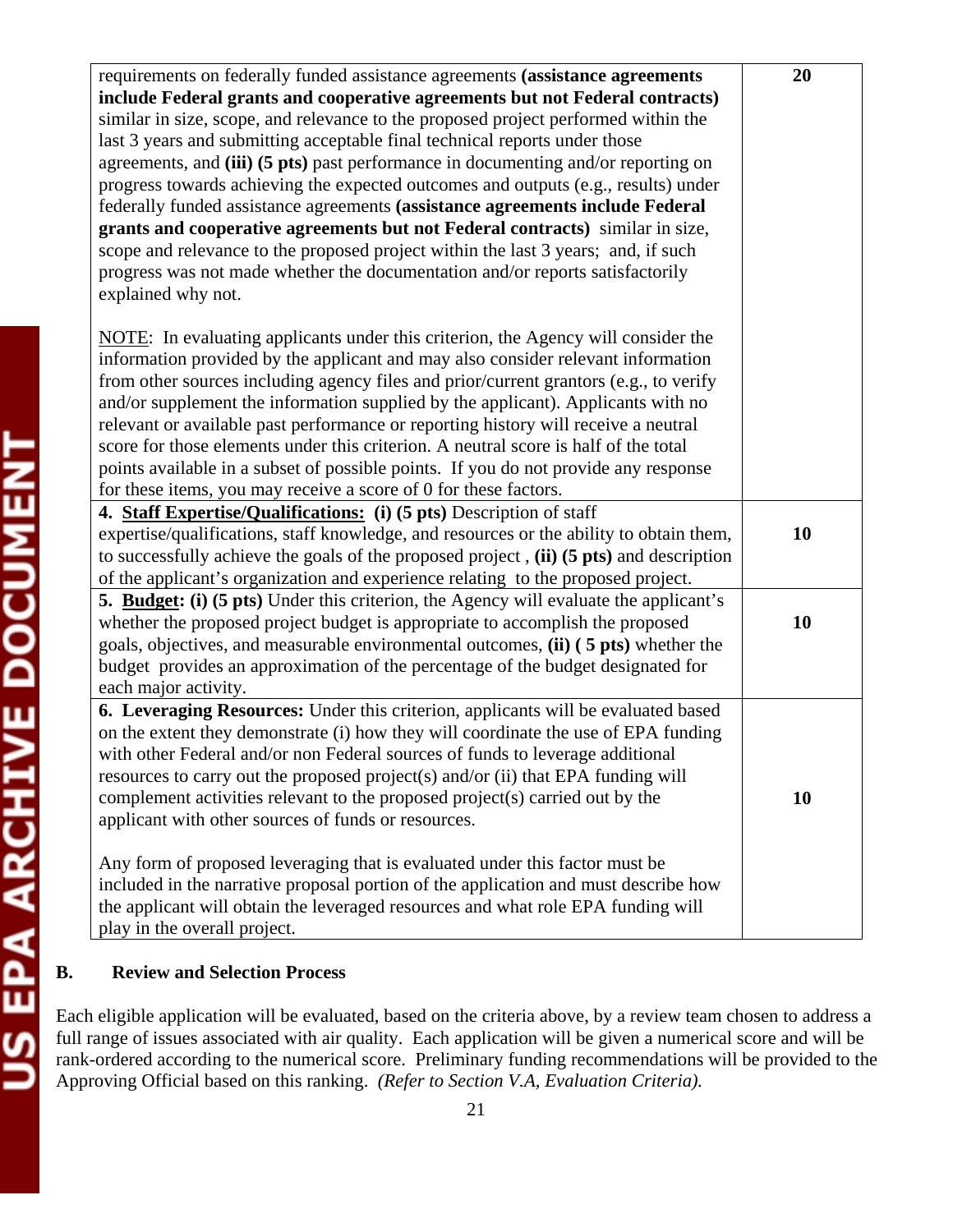## **C**. **Other Factors**

Final funding decisions will be made by the Approving Official based on the rankings and preliminary recommendation of the EPA evaluation team. In making the final funding decisions, the Approving Official may also consider programmatic priorities and geographic diversity of funds. Once final decisions have been made, a funding recommendation will be developed and forwarded to the EPA Award Official.

## **VI. AWARD ADMINISTRATION INFORMATION**

## **A. Award Notices**

Following final selections, all applicants will be notified regarding their application's status.

**1**. EPA anticipates notification to *successful* applicant(s) will be made, via electronic and postal mail by January 31, 2009. Applicants selected for funding will have an opportunity to negotiate elements of their work plan and budget and submit final applications, including all required assistance documents before the final award consistent with EPA's Competition Policy (EPA Order 5700.5A1, Section 11). The notification, which advises that the applicant's application has been successfully evaluated and recommended for award, is **not** an authorization to begin performance. The award notice signed by the EPA grants officer is the authorizing document and will be provided through postal mail. At a minimum, this process can take up to 90 days from the date of selection. The notification will be sent to the original signer of the Standard Form (SF) 424, Application for Federal Assistance.

**2**. EPA anticipates notification to *unsuccessful* applicant(s) will be made via electronic and postal mail by January 31, 2009. The notification will be sent to the original signer of the Standard Form (SF) 424, Application for Federal Assistance.

## **B. Administrative and National Policy Requirement**

A listing and description of general EPA Regulations applicable to the award of assistance agreements may be viewed at: [http://www.epa.gov/ogd/AppKit/applicable\\_epa\\_regulations\\_and\\_description.htm](http://www.epa.gov/ogd/AppKit/applicable_epa_regulations_and_description.htm).

Executive Order 12372, Intergovernmental Review of Federal Programs may be applicable to awards, resulting from this announcement. Applicants selected for funding may be required to provide a copy of their application to their [State Point of Contact](http://www.whitehouse.gov/omb/grants/spoc.html) (SPOC) for review, pursuant to Executive Order 12372, Intergovernmental Review of Federal Programs. This review is not required with the Initial Application and not all states require such a review.

# **C. DUNS Number**

All applicants **are required** to provide a Dun and Bradstreet (D&B) Data Universal Numbering System (DUNS) number when applying for a Federal assistance agreements. Applicants can receive a DUNS number, at no cost, by calling the dedicated toll-free DUNS Number request line at 1-866-705-5711, or visiting the D&B website at: <http://www.dnb.com.>

# **D. Reporting Requirement**

Quarterly progress reports and a detailed final report will be required. Quarterly reports summarizing technical progress, planned activities for next quarter and summary of expenditures are required. The final report shall be completed within 90 calendar days of the completion of the period of performance. The final report should include: summary of the project or activity, advances achieved and costs of the project or activity. In addition,